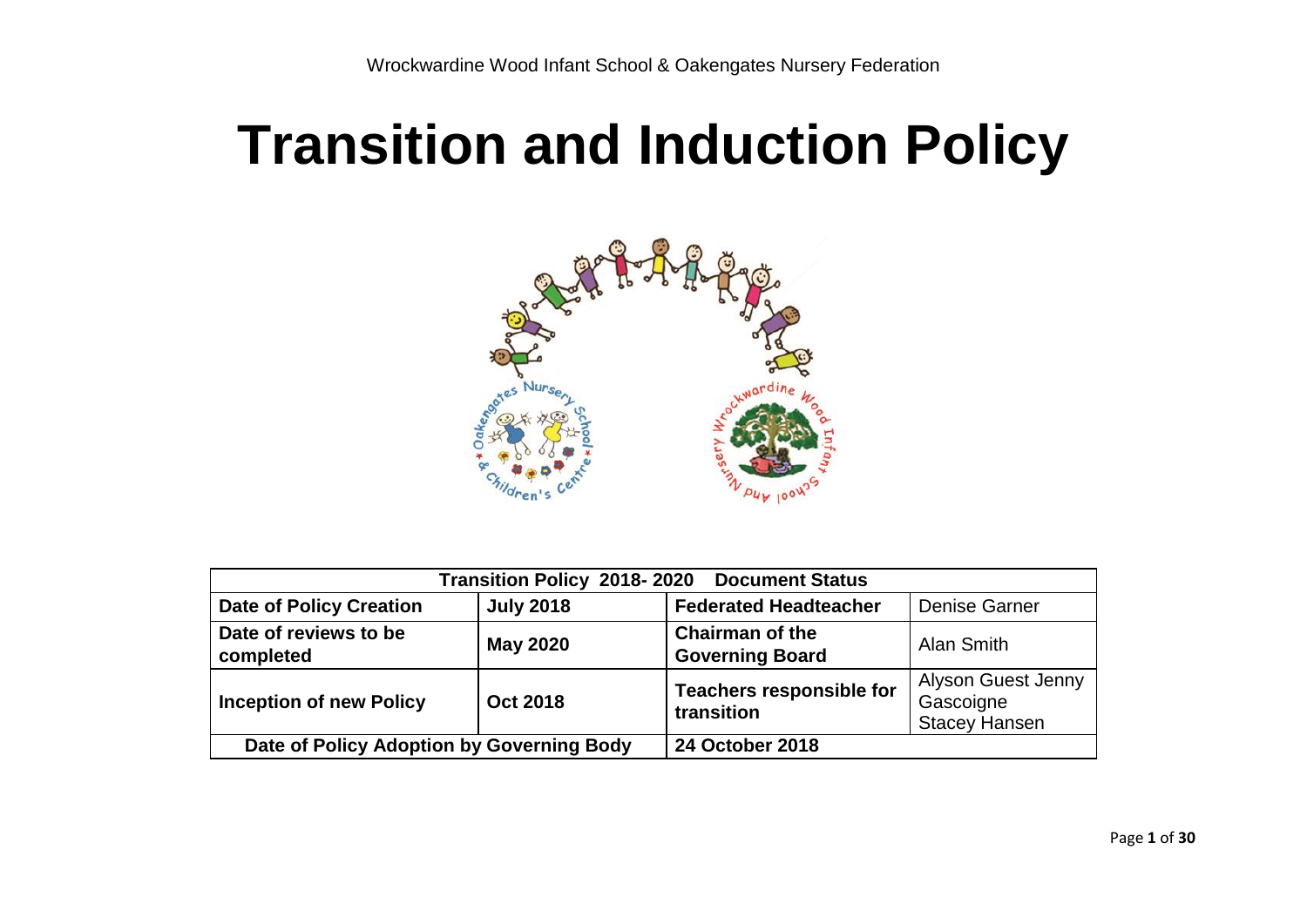# 1. What is transition?

Transition is the change a child encounters moving from one familiar setting (including home) to another. Some children by the time they have reached school age may have experienced several transitions which will have helped them to adapt their thoughts, feelings and behaviour to meet new expectations.

These transitions may have included:

- Transition between rooms in a Nursery.
- Transition from one provider to another during the week.
- Transition from a childcare provider to a school.

Some children may not have experienced several transitions so may find transition from home to school more difficult. This is why we believe a home visit is important for every child when they transfer into our Nursery or Reception Classes. It is important for a child to meet their teacher or key person for the first time in an environment where they feel safe and happy.

Transitions need continuity to provide the child with confidence, thereby feeling secure and making the process exciting.

We want our children to experience a smooth transition throughout their learning, so that the pace and quality of learning are maintained to ensure that children continue to make the very best progress. This policy addresses, principles and procedures, planning and assessment as well as classroom organisation and teaching styles.

# What is induction?

Induction is the policies and procedures to ensure children and their families receive a smooth transition into our school and Nursery settings (see appendix 1 for admin flow chart).

# 2. Key principles for good practice in supporting successful transitions

## **Unique Child**

 Recognise that all children, can be vulnerable at times of change, particularly those with additional needs e.g. those with a Special Educational Need & Disabilities (SEND) or a child in care. Planning for these children will need additional, flexible support.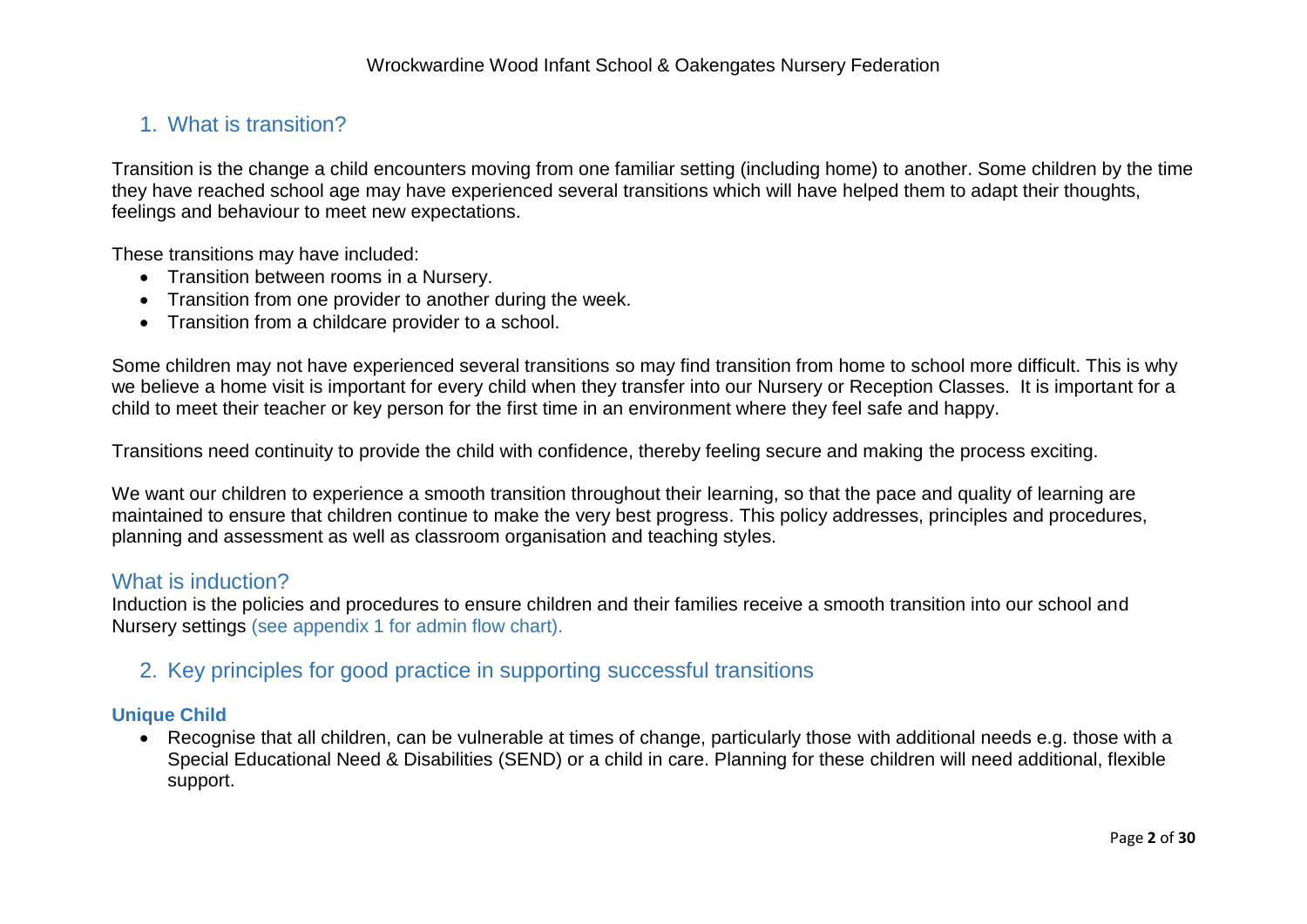Prepare the child for change. It is important that all children experience a positive transition. With appropriate preparation and understanding, children are more likely to feel secure and settle more easily into their new environment.

#### **Positive Relationships**

- Transitions can be eased by careful proactive planning, sharing of information and mutual visiting between parents, carers and professionals.
- Listen to and acknowledge the important role of parents and carers throughout this process
- Work together. An essential element of an effective transition is for settings and schools to work together, to establish a clear understanding of one another's aims, purpose and philosophy.
- Offer a range of opportunities for parents/carers to access information about the transition process, e.g. open days, information events, consultations, newsletters.

#### **Enabling Environments**

- Children cope better with transitions when conditions are similar, communication is encouraged, and the process of change takes place gradually over time
- The emotions that come with change can be successfully handled by children when their new setting/school has a clear, welcoming procedure.

## **Children Learn and Develop in Different Ways and at Different Rates**

- Ensure that consideration is given to the child's holistic needs. It is important to ensure that the continuity of children's experiences involves all aspects of their care and learning
- Approaches to teaching and learning are harmonised at the point of transition
- Planning is based upon assessment information from the previous class/ setting
- Styles of teaching and learning meet the needs of the children and not pre-conceived notions of what is appropriate for the next phase/key stage
- There is a professional regard for the information from the previous class/room/setting/ phase
- Children are able to enjoy new approaches at transition
- Transition motivates and challenges children
- Staff allocation gives particular attention to the particular needs of the children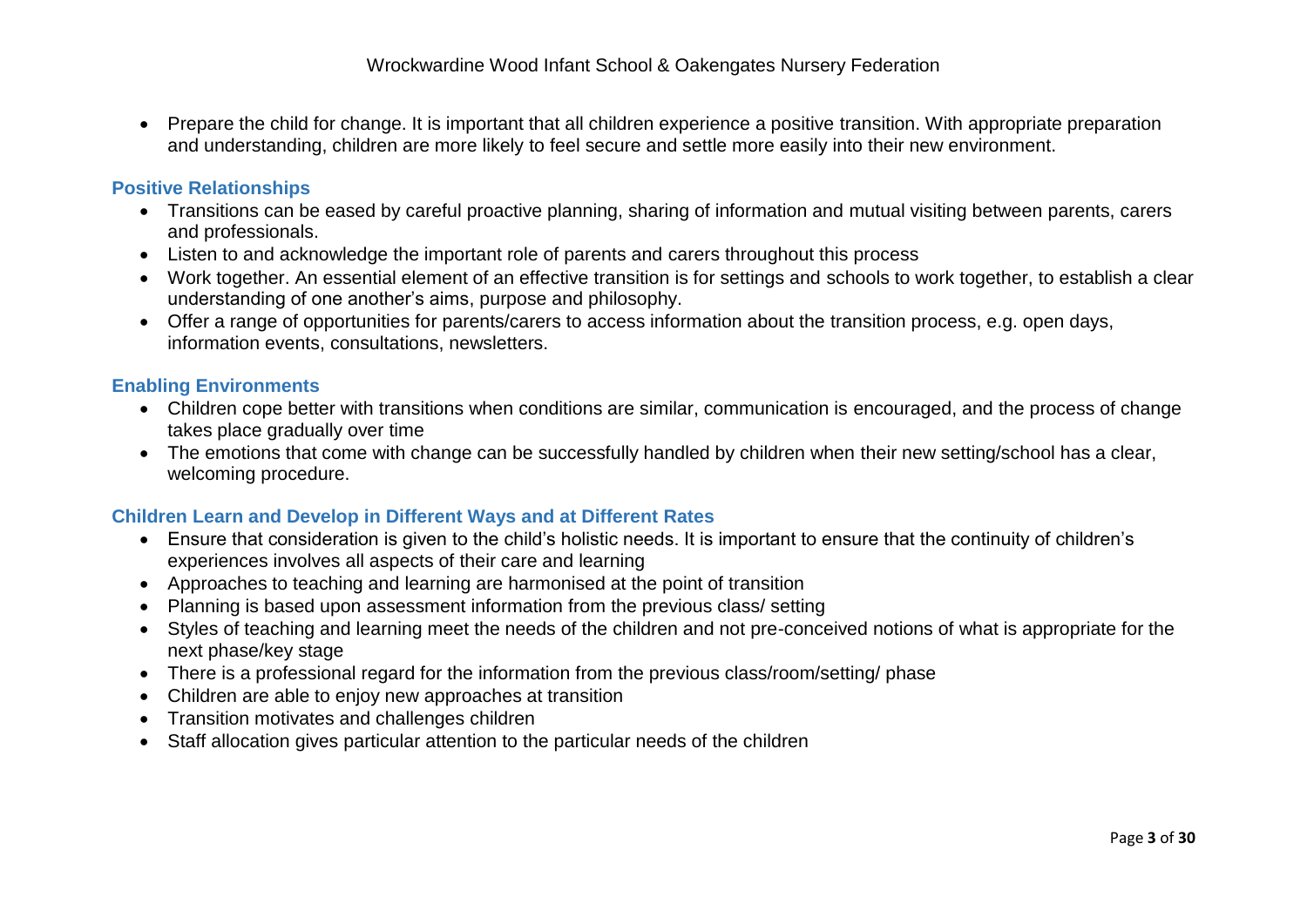#### **Involving Parents and Carers in the Transition Process**

In order to develop a shared understanding and an equal partnership, communication between setting, school and parents/carers is essential during the transition process.

Parents and carers are their child's first and foremost educators.

- We need to listen to what they can tell us about their children and accept that as parents and carers, they have a wealth of knowledge that we would do well to heed.
- We need to be knowledgeable about a child's ethnicity, language and dialect, community and locality if we are to offer them familiar sights, sounds and experiences that will help them settle. Sending a child to a new setting or class can be a daunting experience for parents and carers as well as children.
- Many parents and carers bringing their children to a setting for the first time may have unhappy memories about education and institutions. It is vital that we put ourselves in their position and look closely at how we can make our settings and schools welcoming and less threatening to new parents so that they, in turn, can give positive messages to their children.
- Parents and carers are keen for their children to be happy and successful at school.

Parents want to know that:

- their child will be safe and nurtured
- the school/setting will value the learning from home
- the school/setting will respond to and value children's cultural background
- the school/setting will respond to the needs of their child particularly if they have a disability physical or physiological e.g. autism, dispraxia
- the school/setting will get to know their child and respond to their uniqueness

Involving a parent/carer fully in the transition process can reduce anxiety greatly for them and for their children.

# Children with Additional Needs

The current SEN Code of Practice defines '*a child with a learning difficulty as a child who has greater difficulty learning than the majority of children of the same age or has a disability which prevents or hinders the child from making use of educational facilities provided for children of the same age'*.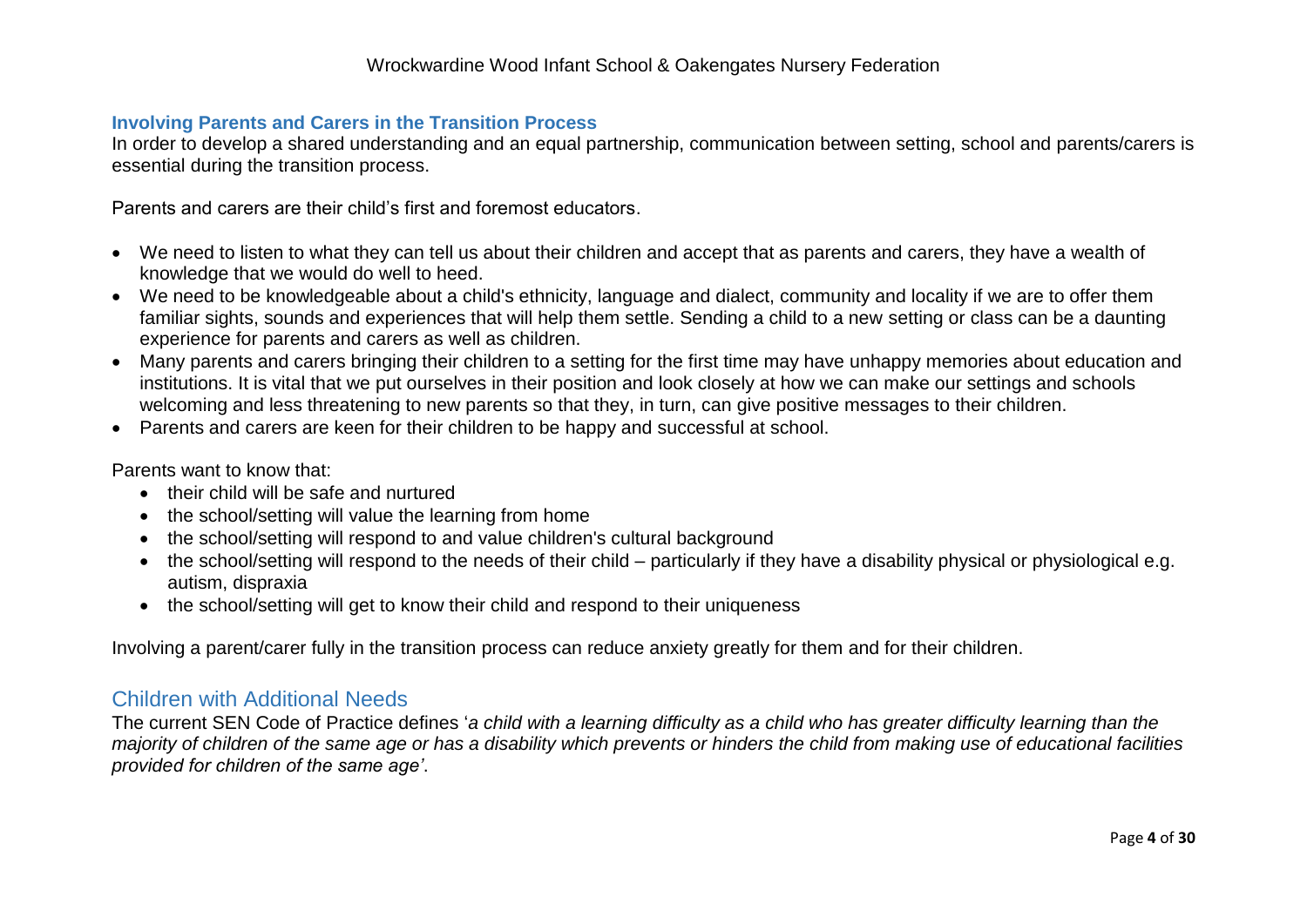Transition should be seen as a process which involves parents/carers, child, setting/school and receiving setting/school.

A child's transition from home to a Nursery or school can be an anxious time, particularly if there are additional needs with regard to their development of speech and language and communication, health and physical needs or general development.

Periods of change can be made less daunting if parents' and carers' views are respected and they feel that they have made a suitable contribution to what will happen when their child moves to a new setting or school.

- During a child's time in our Federation the Special Educational Need Coordinator (SENCo) and the child's key person/teacher will have regular meetings with parents or carers for discussion and to facilitate liaison with other professionals.
- In preparation for a transition a meeting for parents with the SENCo and when appropriate, other professionals supporting the child will be arranged. Particularly if the child has had an Educational Care Needs Assessment (ECNA).The transition meeting is a partnership between parents/carers and the new setting or school.
- Outside agency reports and records such as completed and current Individual Provision Maps (IPM's) or Educational Health Care Plans (EHCP) are an important addition to the child's transfer record and will be passed to the school or new setting when a child moves.
- Medical care plans (Individual Health Care Plan) and any relevant adjustments will also be discussed at the transition meeting.
- Some children with additional needs may require extra visits to their new school/setting prior to the term before starting.
- These can be arranged during the transition meeting at the school as well as any additional support such as a new visual schedule or tailored admission plan to ensure a smooth transition.
- 3. Oakengates Nursery School & Children's Centre

## **Babies and toddlers new to Nursery**

- Up to four dates are arranged for settles with the parents. These can consist of a home visit, time spent for the parent and child in the room this can be flexible to incorporate the different routines. These settles will be arranged to cover most aspects of the child's day if the child is to receive full day care.
- When the settles are arranged with the parent, an 'All about my child' booklet will be shared so we get to know their child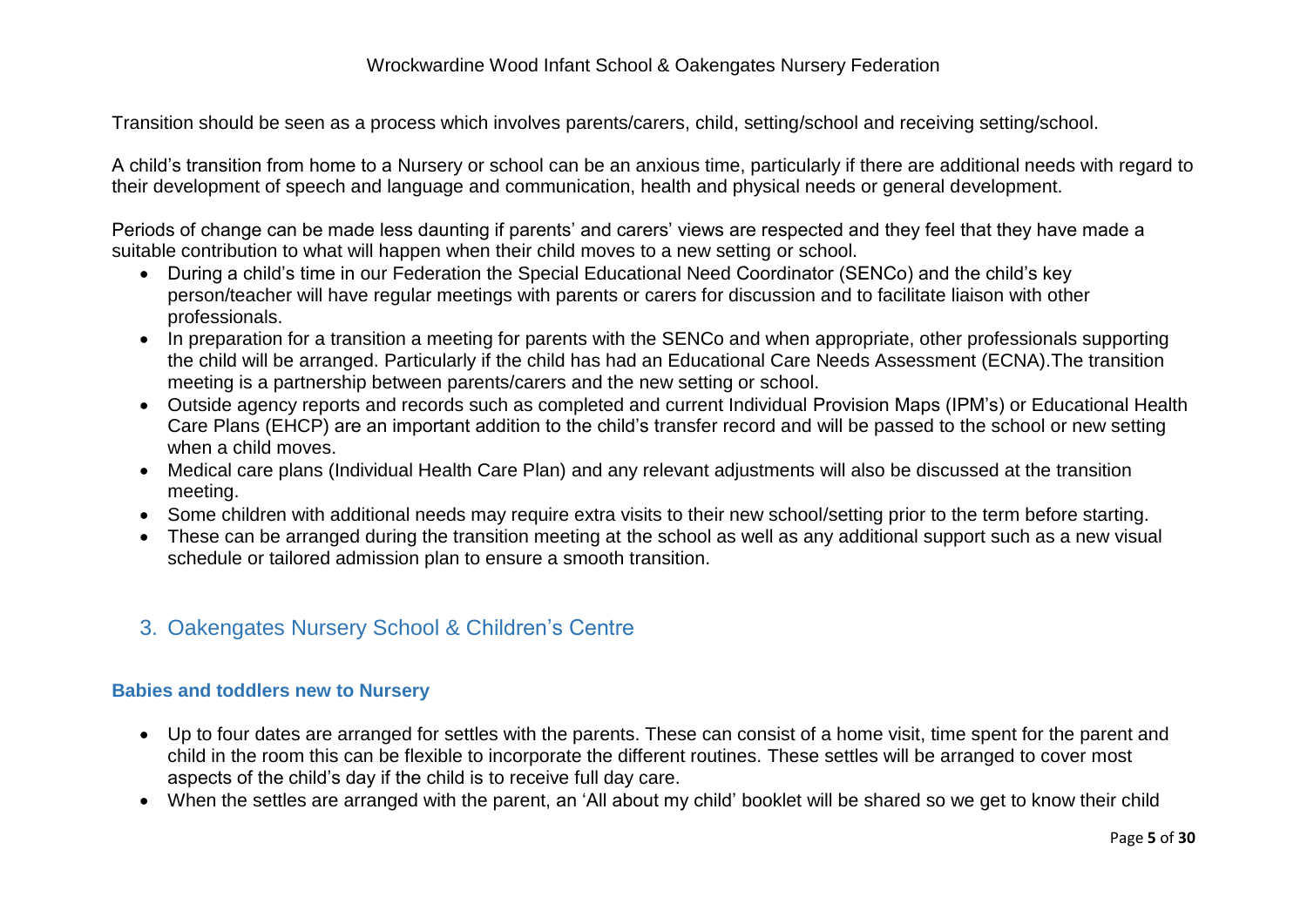- One settle will be an hour allowing the parent to play with their child in the room so they get to know the key persons and the environment.
- One settle to allow the parent to meet with the room supervisor to discuss the 'All about My Child' booklet and complete any health care plans to ensure all the child's needs are met. This could take place in the family home.
- Parents can take up the option to have additional settles which will cover wrap around sessions such as breakfast, lunchtime or high tea.
- When the parent is invited in to the room for additional settles, if the child is settled and not dependent the parent will be encouraged to leave the immediate area. This will allow the child time to familiarise themselves with their key person and the environment while sensing their parent's presence close by.
- More settles may be needed to be arranged if a parent and key person feel this would be beneficial to the child's emotional well-being or needs.

# **Preparing for transition**

- Prepare the child in advance for the transition by talking and looking at transition paperwork, introducing them to staff in the room and the key person.
- Ensure all preparation for the child is implemented before the transition e.g. Peg name, name cards, sleep bag.
- Ensure all staff are familiar with any necessary information on the child.
- Being flexible with the working of the room to meet the child's needs.
- Ensure parents have met the new key person and all staff in the room. They should be told about how the room works.

# **Transition from Nursery to school**

- Early Years Foundation Stage Transfer Records are completed on each child going to school and sent to their chosen school
- Transition books of local schools are provided to use in talking to children about their new school, especially following a visit to the school
- A child's future teachers are invited to our setting to see the child in our environment and to talk about how our room works and chat with the key person.
- Invite a child previously attending our setting, who is at school, to talk to the children about their experience of school life.
- Display photos of children in their new school uniforms and provide and read books about starting school.
- When the parents are informed of their child's new school, the parent has the opportunity to add their child's name and school to a list displayed outside their room allowing others to know who is going to the same school.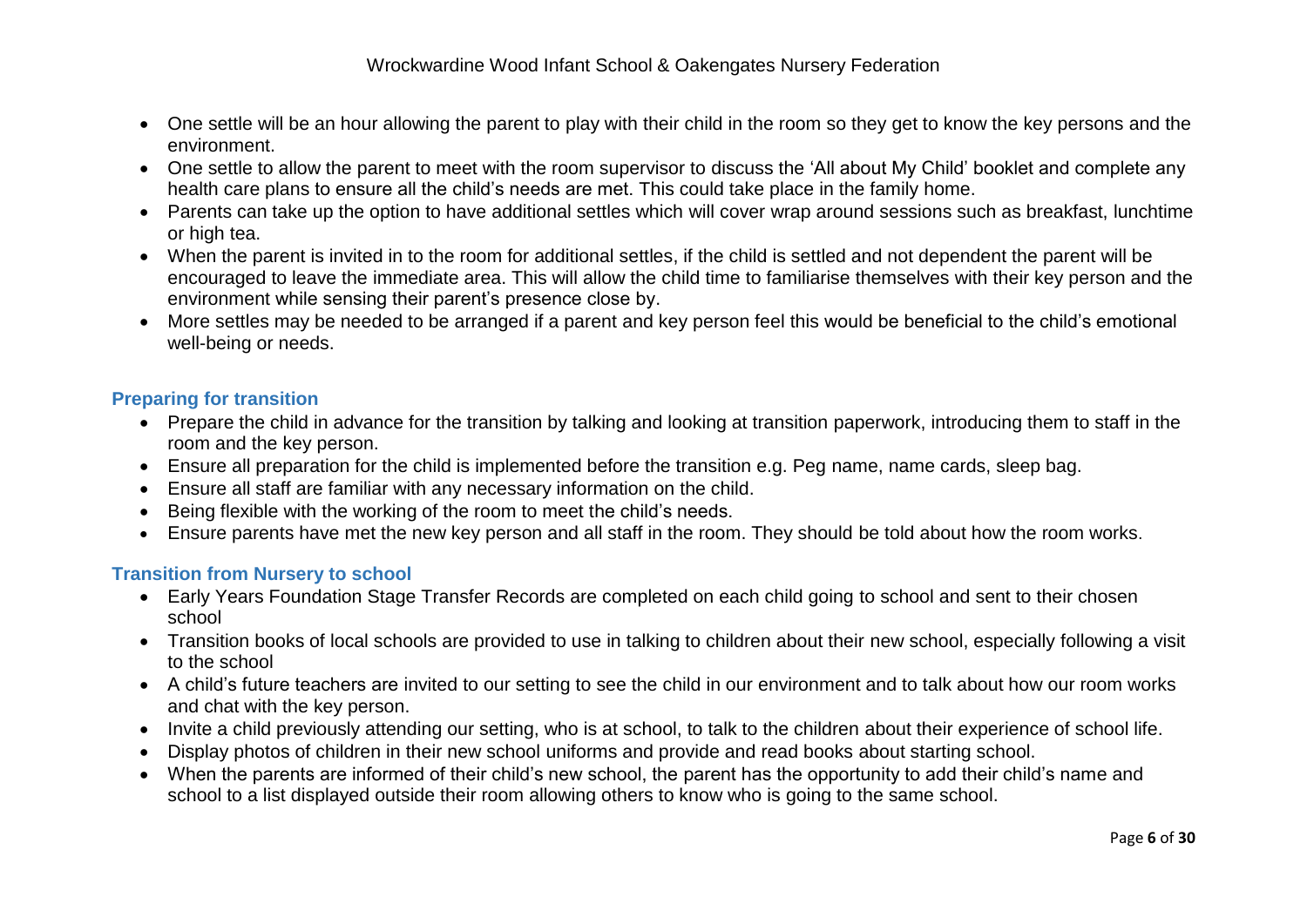#### **Moving from room to room**

- *All About My Child* paperwork is reviewed and new ones are completed by the parent for the new room, in case of any changes.
- Parents are invited to the new room to meet staff and their key person and also to discuss how the room works.
- The existing key person can then pass the completed transition form to the new key person as well as any necessary information about the child.
- This can take place in a 10 to 15 minute meeting between the old and new key person.
- Children visit their new room with their key person a minimum of 4 visits and act as the link between themselves and the new key person
- Room transition books are available for the child and parents to view.
- Three or four settle dates are arranged between key persons and parents are informed of these dates.
- More settles can be arranged if the child's emotional needs are not secure.

#### **Moving between childcare settings**

- "All About Me" forms are exchanged between providers once every term to compare a child's learning development.
- An Early Years Foundation Stage Transfer Record is passed onto the other providers when the child is of school age.

#### **Home to setting 2-4 year olds**

#### Non Funded children

- Please refer to the transition steps for '**Babies and toddlers new to Nursery'**
- 3 and 4 year olds may need less settles

## Funded children

These are children who are entitled to free early year's provision. Some parents may be entitled to 15hrs for their 2 year old child or 30 hours for their 3 or 4 year old child. All parents are entitled to 15hrs universal 3 and 4 year old funded.

• Parents are able to book a visit to look around the Nursery with their child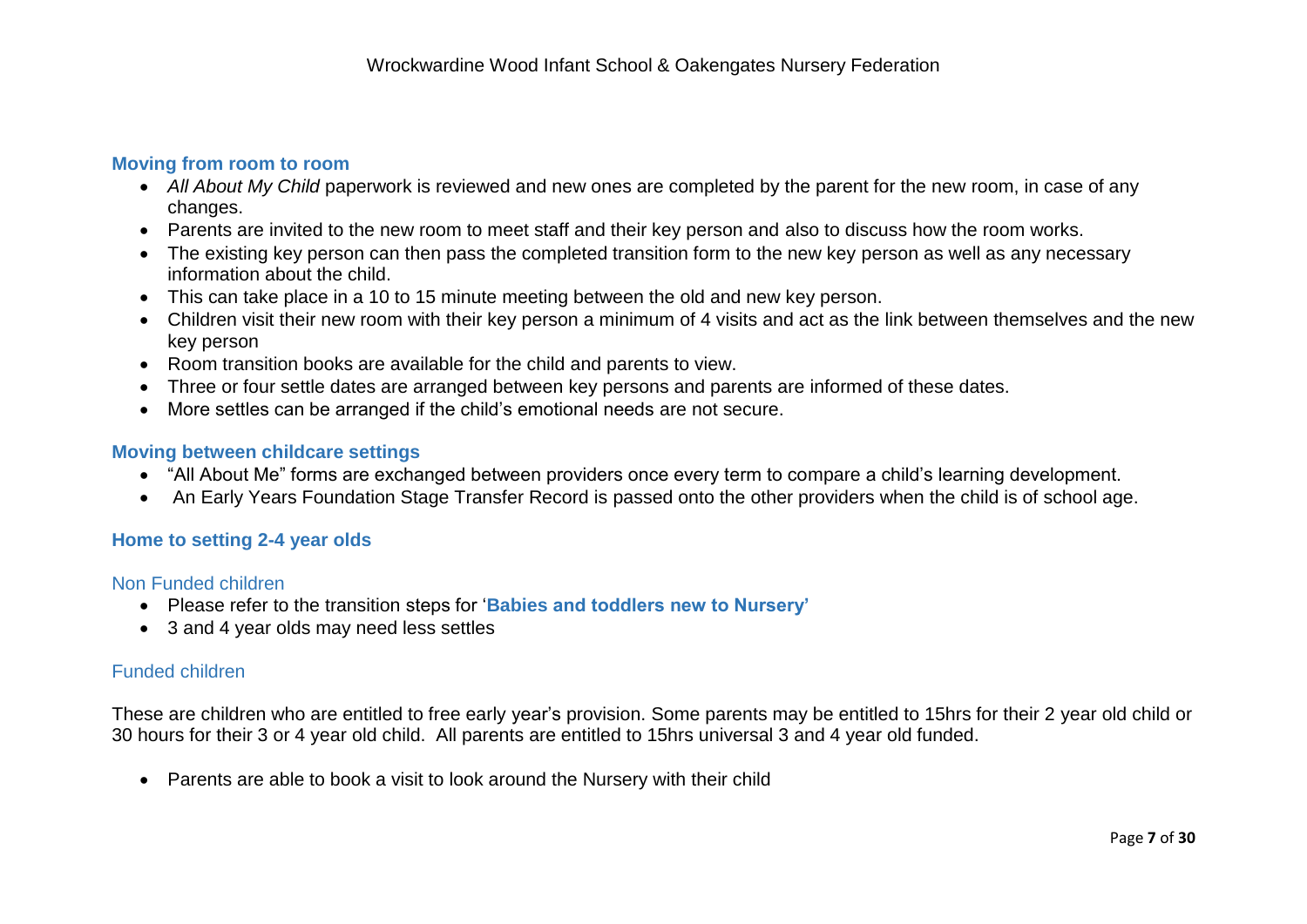- A place is offered and a registration form and Individual Health Care Plan is completed if necessary so all the child's needs are met and planned for prior to them starting
- A home visit is planned so parents can share information about their child, the child will also complete some development check
- There are two settles visits I hour each.
- The first settle the child and parent(s) are introduced to the key person and a transition book of the room is provided showing how the room works.
- If the child settles the parent is advised to sit in an area where the child is unaware of their presence. This allows the parent to be easily available if the child becomes distressed.
- On the second settle it is advisable for the parent to leave the child, and if they feel comfortable the setting to allow the child to familiarise themselves with the key person and environment. During this time the adult will meet with the Headteacher, Assistant Headteacher and the Day Care Manager to learn about the policies, Early Years curriculum and assessment.
- When starting in the setting, children are invited to bring in photos of people who are close to them and any comforters, especially younger children.

# 4. Wrockwardine Wood Infant School & Nursery

For details on admissions of children please see the school's Admission Policy on the school websites. Children begin full-time in Reception during the September of the school year (September – August) in which their 5th birthday occurs

# **Transition from home to Nursery**

- Every child will receive a home visit from the Nursery teacher and a key person from Nursery or school.
- The child will receive a staggered induction over a week. Either attending Monday and Tuesday or Wednesday and Thursday. Children attending in 2 groups ensures that:
	- o they don't get too overwhelmed
	- o adults have more time and space to form good relationships
	- o children get to know their new environment
- Induction forms and relevant paperwork is completed such as medical or intimate care plans if needed
- The Early Years Foundation Stage curriculum will be shared with parents during the first few weeks at a work shop.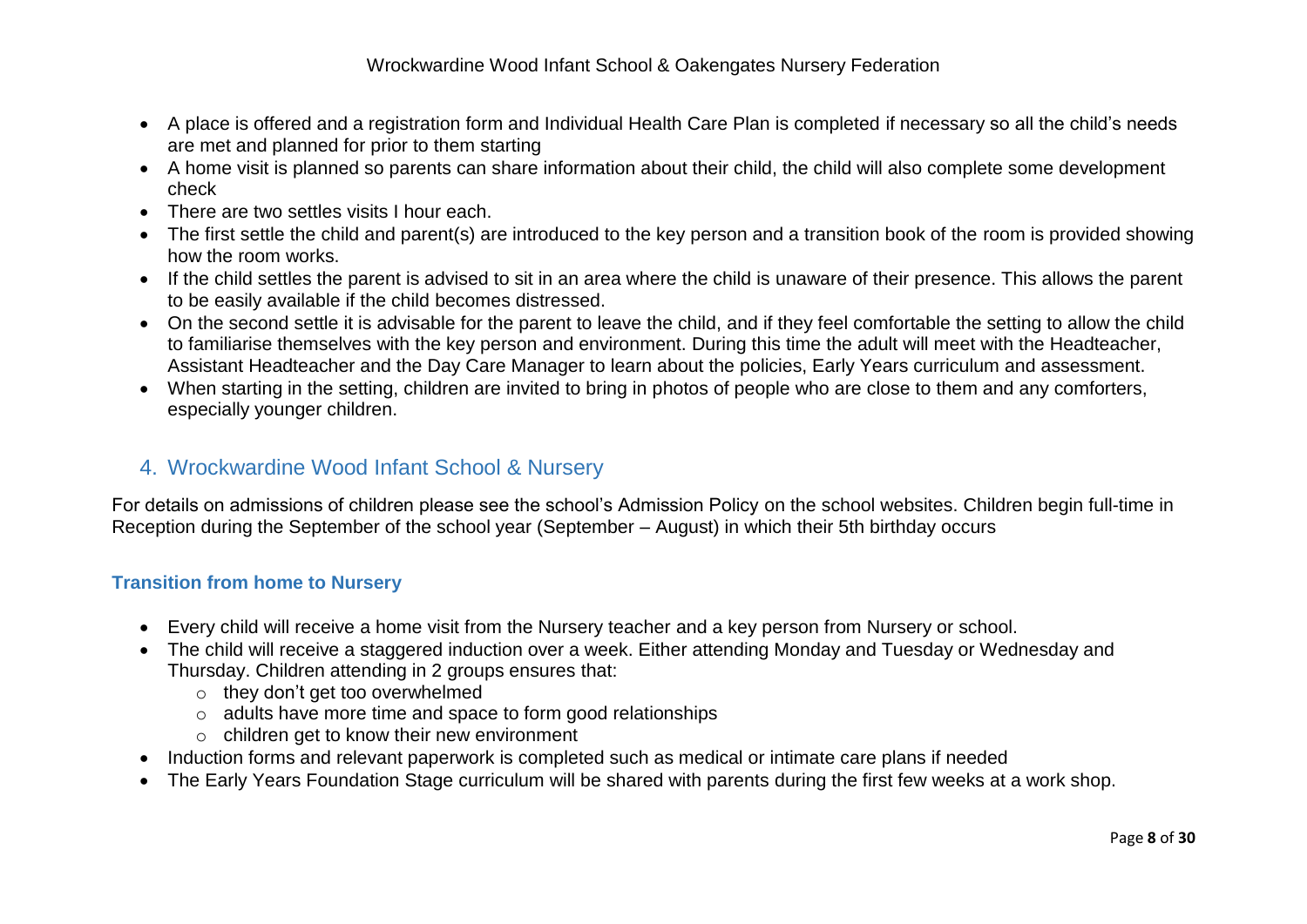- Once a child is settled we ask parents and carers to complete a 'settling in' questionnaire so we can evaluate our induction and transition process.
- During the term Stay and Play sessions are organised so parents can get to know the Nursery, the curriculum and the staff.
- A child's Early Years Profile is shared regularly with parents so they are aware of the progress they're child is making.
- Each child has a home/school book to help with transition between home and school.
- Parent/Teacher/Key Person consultations are held before transferring to school a final assessment about whether their child is 'school ready' is shared along with the child's EYFS assessments.

# **Transition from Wrockwardine Wood Infant School Nursery to Reception**

- There are two formal transition visits at the end of the summer term.
- Children will have already visited the school hall or adventure playground for Physical Education sessions or special assemblies.
- Children visit school to walk around and to get to know the adults in school and their special jobs.
- Parents will have visited the school for Christmas Performances and other school events.
- Parents of new Reception children are invited to the first morning of the formal visits in July to talk through
	- o the transition process
	- o school policies and routines with the Headteacher
	- o medical needs with the school nurse
	- $\circ$  school meals and healthy eating with the catering team
	- o parent workshops such as Family Learning
	- o support for children's emotional needs with the Learning Mentor
	- o The PTFA parent and teacher group who raise money for special events
- During the summer holiday the teachers send a photographs and a short message to the children in the form of a 'keeping in touch' postcard
- During the first week children attend each morning but in small groups in the afternoon so adults can complete a Baseline assessment (Durham University) with each child on an individual basis. This is a computer based programme and allows staff to gain a snap shot assessment of a child's ability.
- This time also allows the adults to form relationships and children get to know their environment.
- Once the children have settled teachers arrange a 'meet the teacher' session for parents to ask any questions about their child's transition
- A meeting for parents during the Autumn Term is arranged to explain the teaching of phonics and 'Letters and Sounds'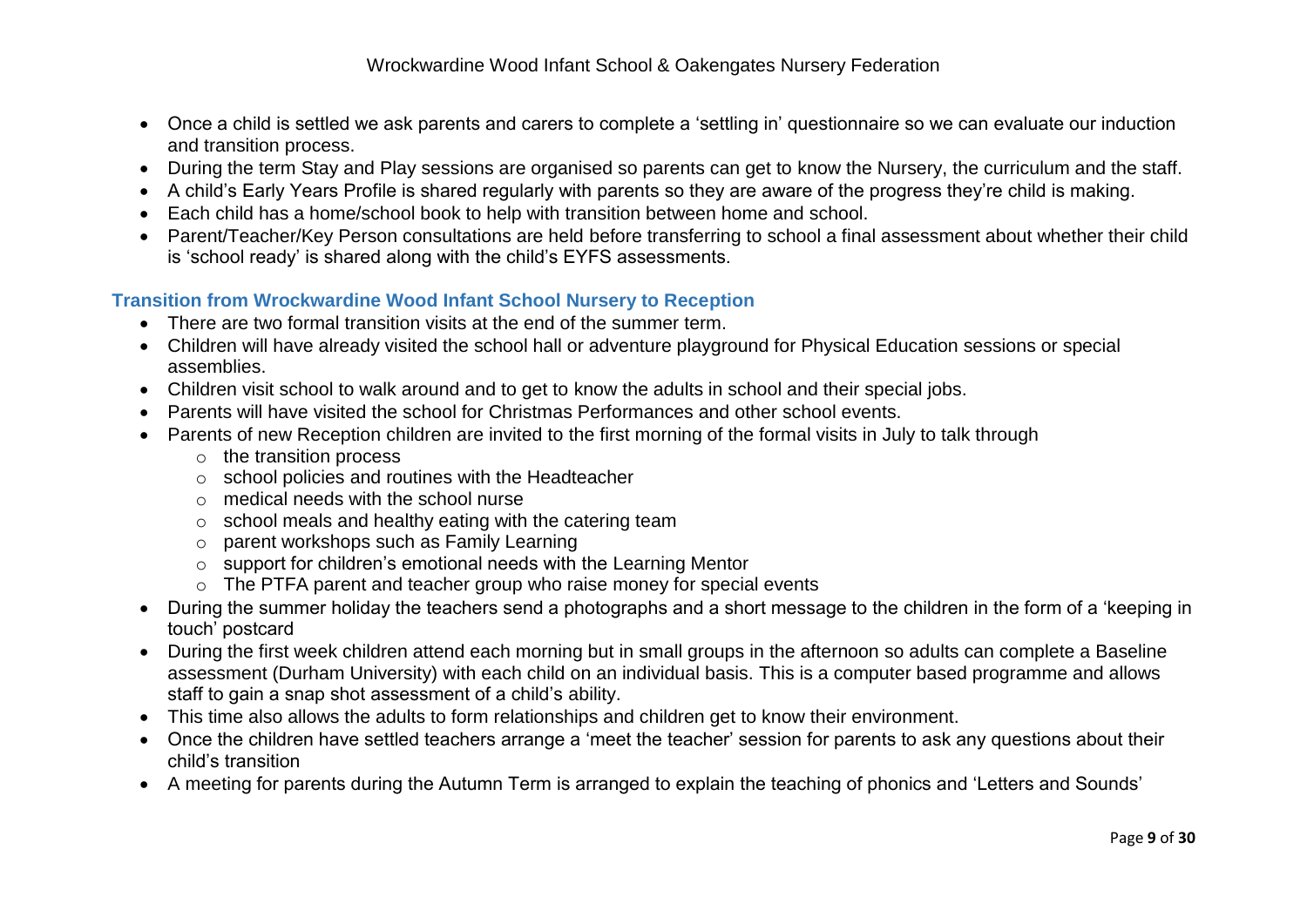- The Reception staff are always available before and after school to chat to parents they are proactive in talking to parents about issues that may arrive with individual children
- Wednesday morning parents are invited into school for maths games and Friday morning for shared reading.
- Parent teacher consultations take place in the autumn and spring term
- Parents receive an annual written report in the summer term
- Parents are invited into to school for a number of events and workshops during the year such as
	- $\circ$  entry and exit points for learning
	- o Harvest and Christmas Performances
	- o Mother's day
	- o Lunchtimes
	- o Workshops about the curriculum and assessment
	- o Sports Day
	- o Community events, Christmas and Summer Fayres

# **Transition from other Pre-School/Nursery to Reception (community children)**

- Children entering Reception from the community will receive a home visit in the term before they enter school
- Discussions and visits occur between teachers and staff from other settings
- Individual tours of the school are offered to all incoming parents and children
- Parents of prospective children are invited to a formal meeting on the first morning of their child's first visit to talk through the transition process and school policies with the Headteacher (see above)
- Parents can also gain information through the school website

## **Transition from the Foundation Stage to Year 1**

- The Year 1 curriculum builds on and extends the experiences children have had during the Foundation Stage where a kinaesthetic approach to teaching and learning is maintained and built upon to offer creative, hands on method of teaching and learning.
- The Year 1 classroom aims to reflect a similarity to the Reception classroom exhibiting areas of learning available to the children e.g. role-play, art and creativity, music, computing, reading, quiet areas and outdoor learning
- Although Year 1 is the first year within which the National Curriculum is followed, we continue to develop the independent learning skills established in the Foundation Stage.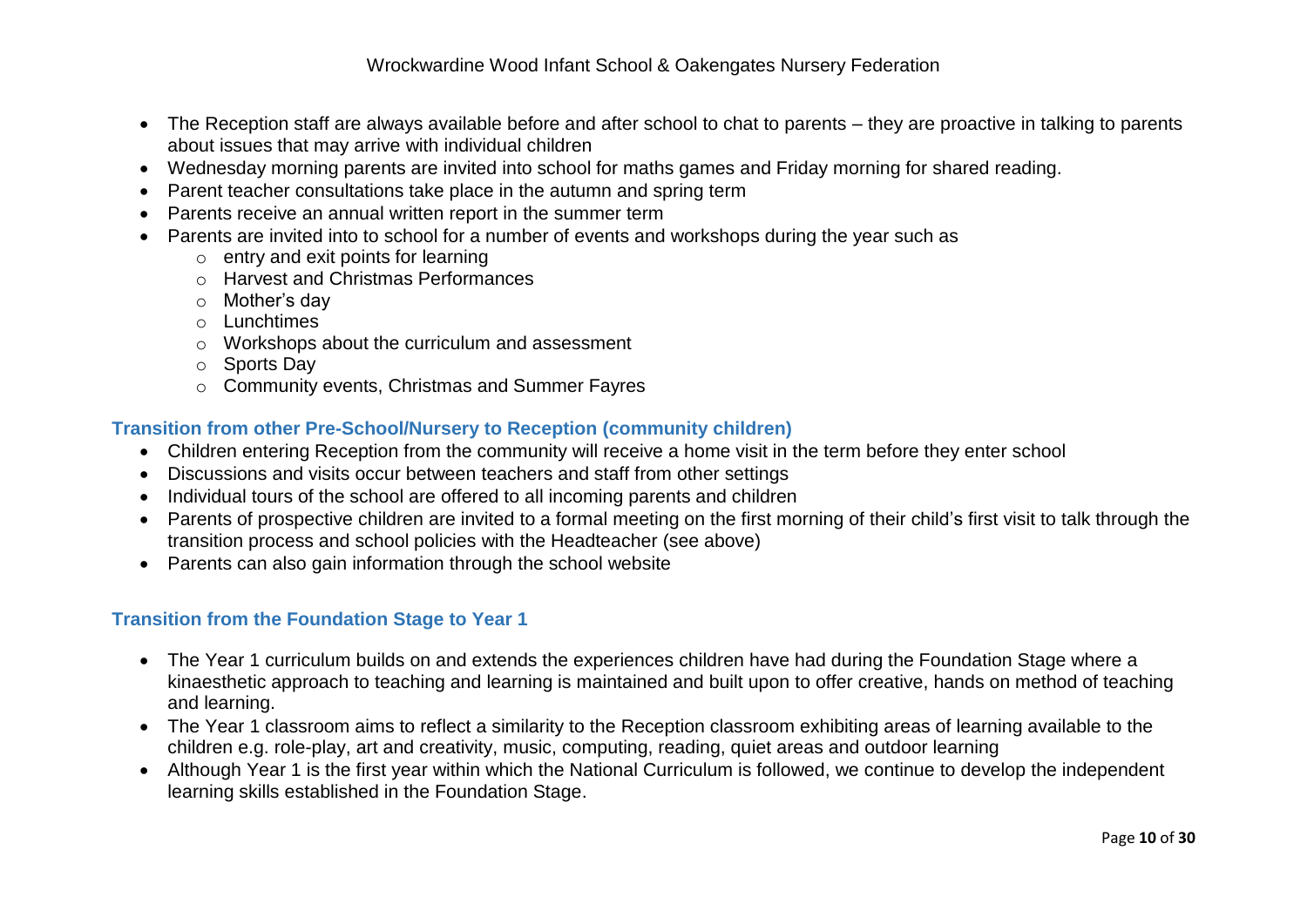Children in Year 1 are encouraged to select resources and activities independently and use decision-making skills in their learning.

Before the children move from the Foundation Stage into KS1:

- Teaching staff meet to discuss and share children's progress and assessments such as whether the child was Exceeding, Expected or Emerging in the Early Learning Goals.
- Reading, Phonics, Writing and Mathematics assessment information is also shared so teachers can build on this attainment.
- A piece of independent writing is completed and inserted into the front cover of the child's writing book.
- Children's Personal, Social and Emotional needs are also discussed.
- Foundation Stage teachers inform the future teacher of the child's level of ability, special educational needs and any other information relevant to the wellbeing and development of the child
- Intervention and monitoring takes place to ensure children don't stall in their learning and progress on transition.

Information passed onto Year 1 teachers includes:

- Knowledge of sight words
- Knowledge of letters and sounds (phases)
- Reading ability
- Writing profile level
- Ability in number, reasoning and problem solving
- Printed version of each child's Early Years Foundation Stage Profile (EYFSP) highlighting each of the targets achieved

Information is used to group pupils, adjust / fine-tune the curriculum and set future targets.

Links are made between Early Learning Goals (ELG's) and National Curriculum (as many statements within the Foundation Stage curriculum are similar to the key objectives for numeracy and early criteria for literacy skills)

Once transferred to Year 1:

- Children continue to work and to be assessed within the FSP for their first term if necessary
- Children not yet having attained National Curriculum will have their progressed measured against P Levels if needed from the spring term onwards
- Children return from Year 1 class to the Foundation Stage classrooms during the Autumn term for focused learning work and active play if needed.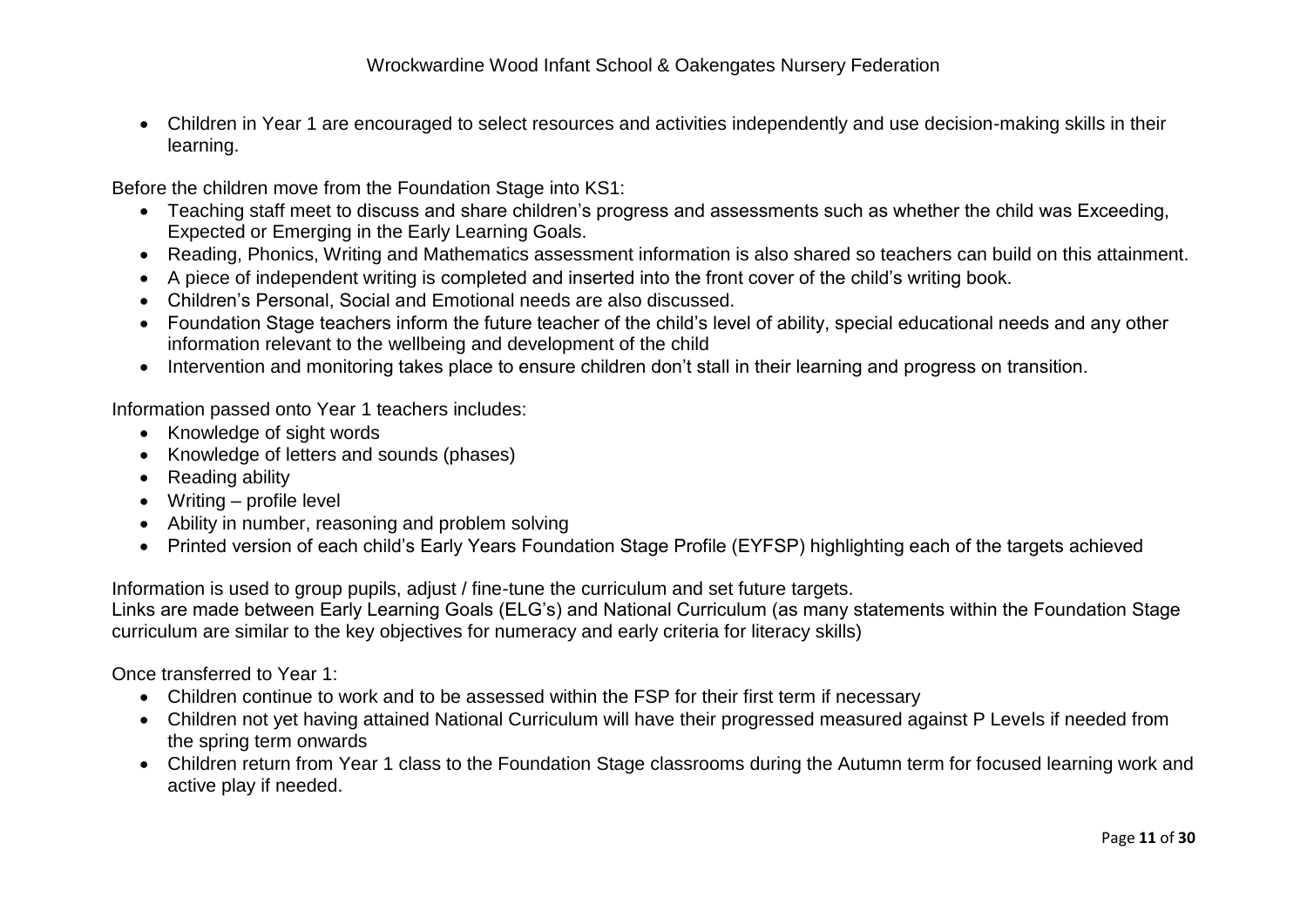# **Transition in subsequent years throughout the school**

- weekly whole school sharing assembly
- children are encouraged to share good work with teacher of 'next class'
- staff get to know children on the playground and in assembly
- teachers meet in the summer term to discuss individual children
- all children visit new classes and work alongside new teachers on two *Transition Days* in the summer term
- annual tracking of children's progress through Interim and Key Stage SATs, maths tests, spelling/phonics and reading assessments – this data informs the child's next teacher of targets for the following year
- throughout the year, there are shared assemblies, buddy reading systems, PE coaching and project based opportunities where children throughout the school mix together to enable them to get to know other staff as well as each other
- 'Early intervention' policy for SEN children
- targets in reading, writing and numeracy are continued over from July to September
- new books have the last piece of independent writing in the front cover so staff and children can compare '*what they could do'* and '*what they can do now'*
- transfer of records are made available for the next teacher for example, Individual Provision Maps, assessment & attendance data, EYFS Profile Folder which includes the child's annual report to parents

## **In year transfers**

- Individual tours offered to all incoming parents and children, time for the child to stay with the current class is also offered to help get them acquainted with their new surroundings
- Parents a directed to the school website where there is a wealth of information about the school (The school has a prospectus that can be printed if necessary)
- New children assessed quickly by class teacher and / or SENCO and a transition document is completed (see appendix 1)
- The Deputy Headteacher analyses the transition document and ensures any necessary intervention is put in place.
- A 'buddy' is identified to help the new child to integrate
- Records from previous school are made available to the class teacher and SENCO

# **Transferring to KS2**

Our main feeder school is Wrockwardine Wood C of E junior school. Through link meetings with key staff, the Y2 teachers will: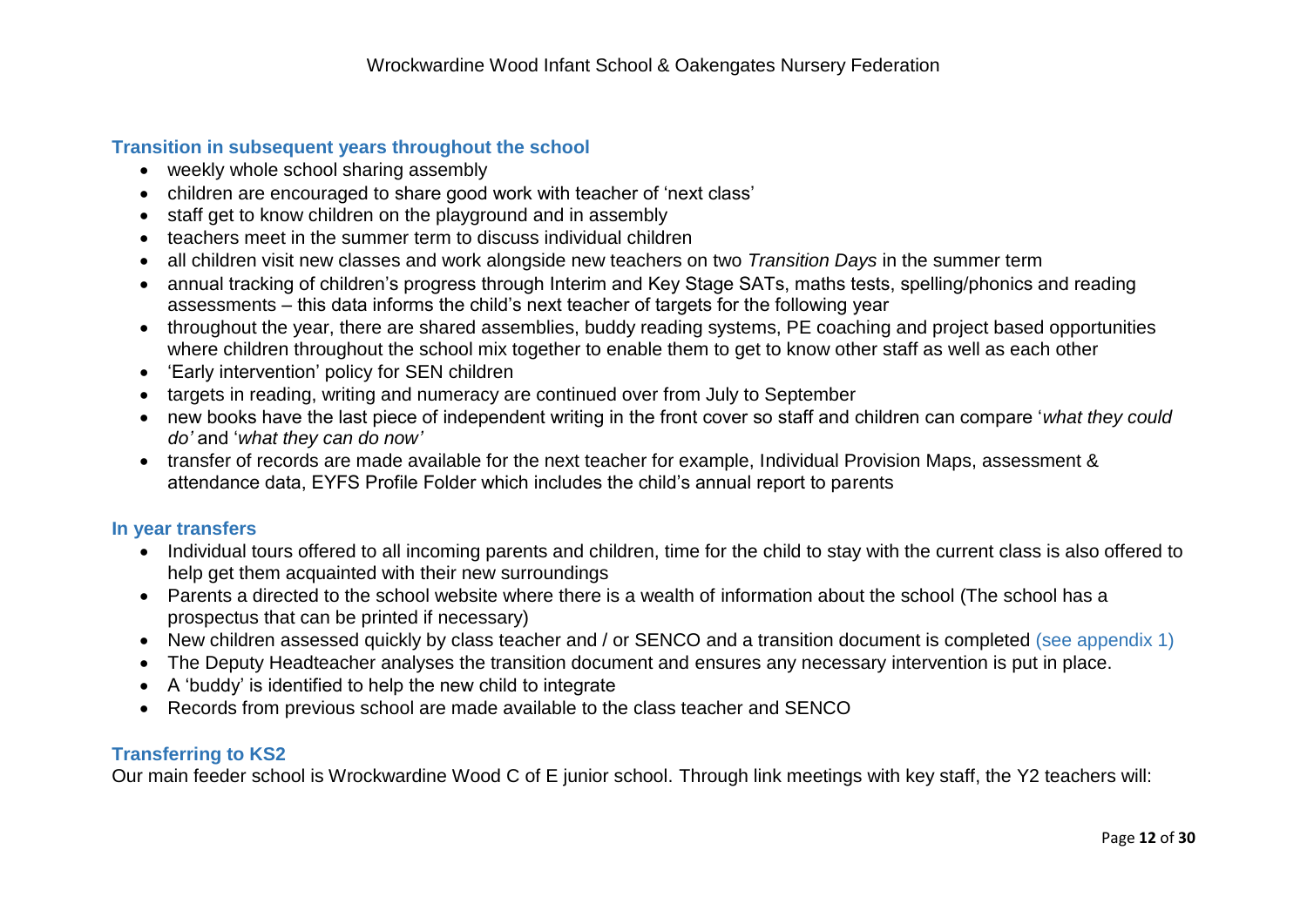- collaboratively devise a transition plan with the Y3 teachers
- ensure that different groups of children such as more able children, SEND, EAL and disadvantaged children are identified to Y3 staff so good progress continues for these children on transition
- pass relevant information such as examples of work, KS1 assessment data and end of year reports
- collaboratively plan social and sporting events to support children's emotional wellbeing such as assemblies, sports after school clubs
- plan extra transition visits for our vulnerable children
- pass Child Protection information via the lead DSL's
- transfer SENDCO documents such as EHCP and other SEND information
- discuss medical needs of children with Y3 teachers
- ensure that the receiving school signs a transfer document to confirm they have received the records passed to them e.g. Child Protection, Children in Care (CiC) Pupil Education Pan (PEP), SEND documents

## **Equality, Diversity and Inclusion**

- Children and parents are actively involved in all transition processes that take place while at our Federation and their perceptions about transition are explored and valued.
- Measures are taken to ensure that pupils with learning or access difficulties experience a similar ease of transfer as other pupils.
- We aim to ensure that no member of the school community experiences harassment, less favourable treatment or discrimination within the learning environment because of their age; any disability they may have; their ethnicity, colour or national origin; their gender; their religion or beliefs.
- We value the diversity of individuals within our school and do not discriminate against anyone because of 'differences'.
- We believe that all our children matter and we value their families too.
- We give our children every opportunity to achieve their best by taking account of our children's range of life experiences when devising and implementing school policies and procedures.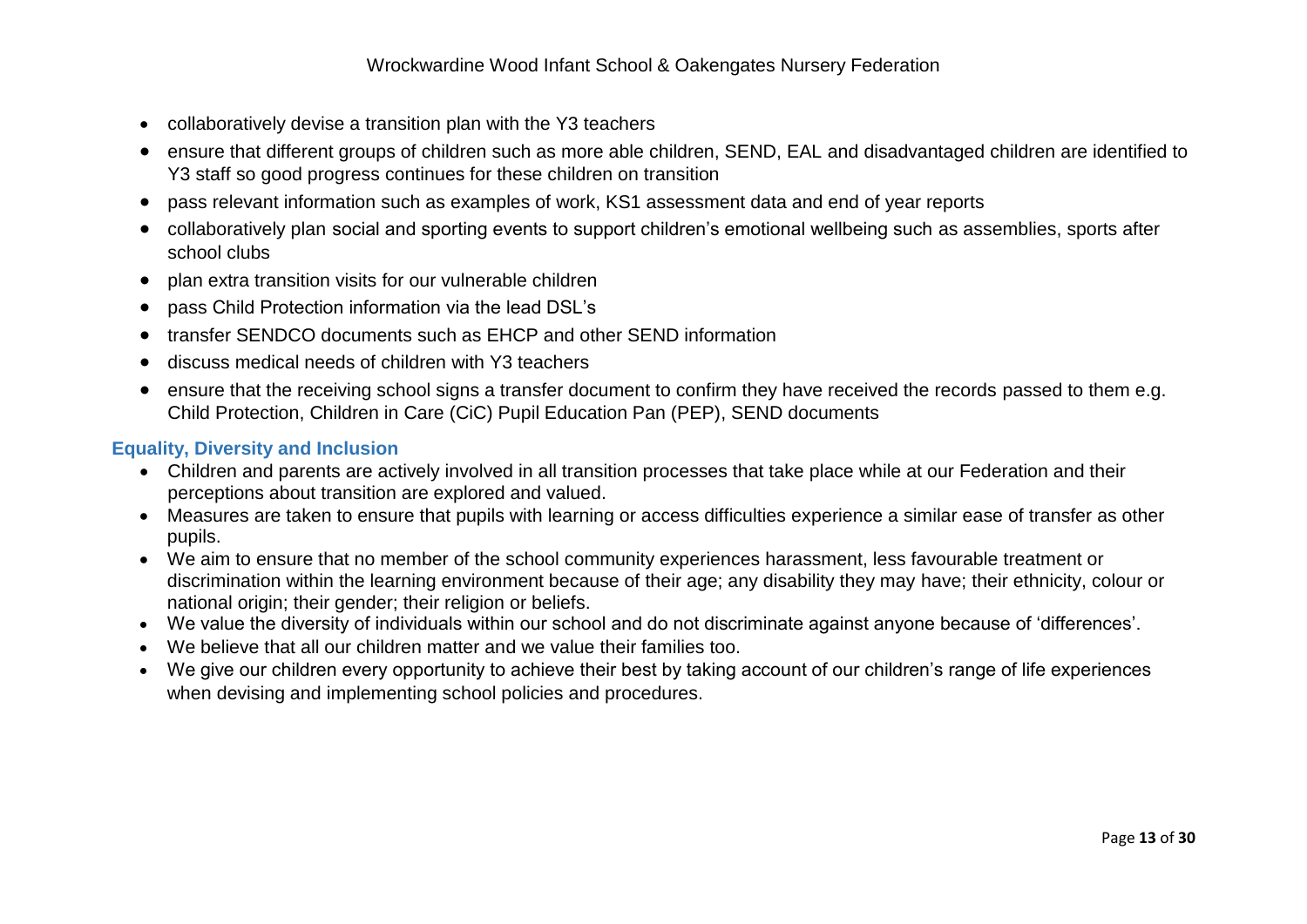# Appendix 1

# **Early Years Foundation Stage**

#### **To ensure progress is rapid in September we will:**

- Plan July transition meetings for teachers to share children's books, discussing standards, progress and next steps.
- Complete a comprehensive grid to share important information between teachers.
- Ensure sensitive information about disadvantaged or vulnerable children is shared so they have a smooth transition. This will ensure they continue to make rapid progress to catch up with their peers.

Please pass the following information to the next teacher(s). Please pass all information together in one box rather than a little at a time.

# **Nursery**

To ensure progress is rapid in September we will:

- Plan July transition meetings for teachers to share children's books, discussing standards, progress and next steps.
- Complete a comprehensive grid to share important information between teachers.
- Ensure sensitive information about disadvantaged or vulnerable children is shared so they have a smooth transition. This will ensure they continue to make rapid progress to catch up with their peers.
- Foundation Stage Profile and end of year birth band report from otrack
- 'All about me' books

## **Communication Language, Literacy and Mathematics**

- All recording books
- Reading assessment grid to include: book band, phonics phase, sight vocabulary.
- Benchmarks
- Highlighted sight vocabulary. These are to be continued next term.
- Phonic assessments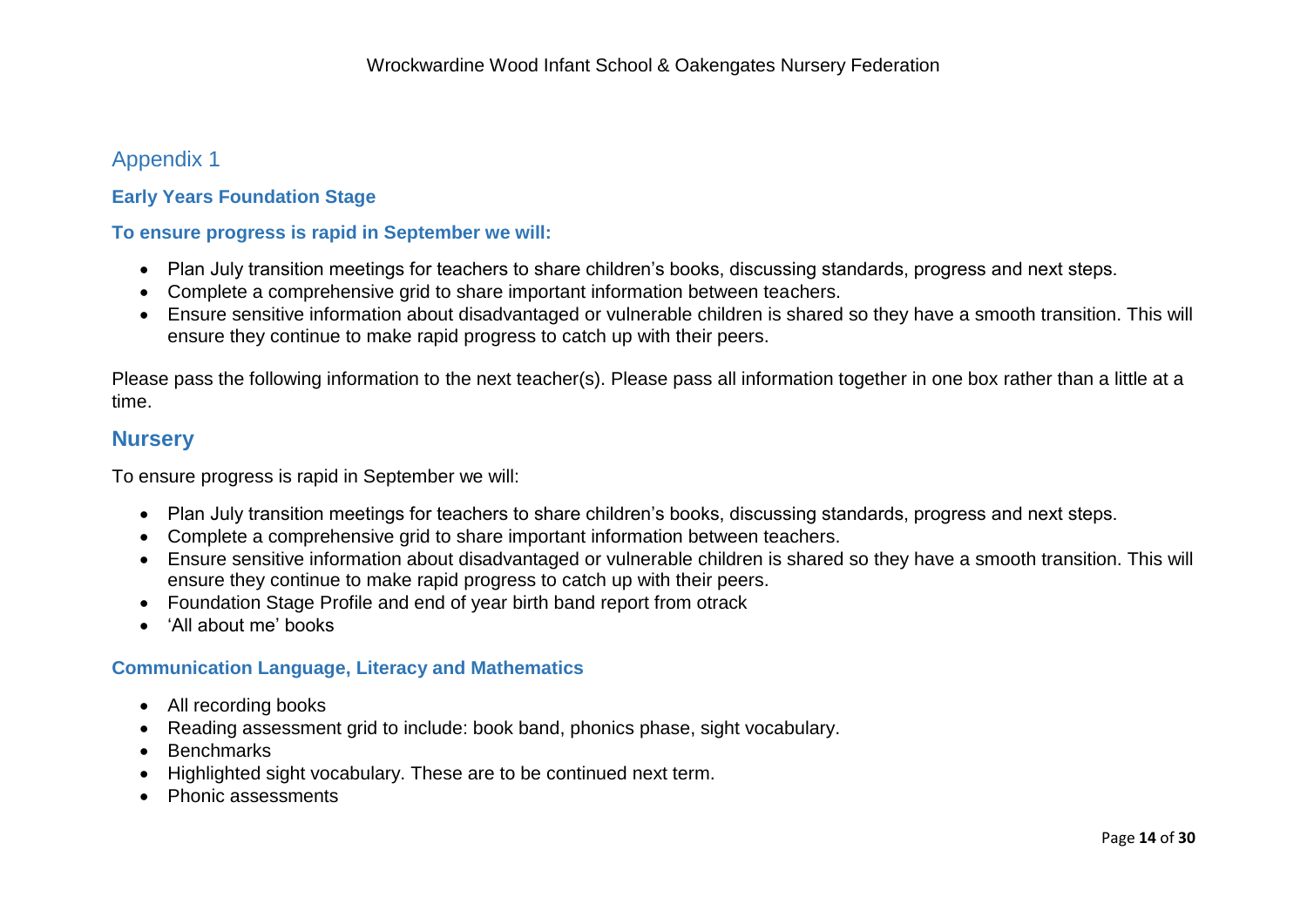- A photocopy of individual children's unaided writing. This is to be glued in children's new theme books. (reverse side of front cover)
- New children home visit drawing dated with Left/right hand and type of grip

# **SEND**

- Medical information if a child has an allergy or medical condition and has an Individual Health Care Plan
- All reports from outside agencies
- Parent consent forms
- IPMs/Behaviour plans with completed evaluations.
- IPMs and behaviour plans for September to be completed by the current teacher.

# **Reception**

- Plan July transition meetings for teachers to share children's books, discussing standards, progress and next steps.
- Complete a comprehensive grid to share important information between teachers.
- Ensure sensitive information about disadvantaged or vulnerable children is shared so they have a smooth transition. This will ensure they continue to make rapid progress to catch up with their peers.
- EYFS Profile and assessment information (emerging, expected, exceeding).
- O track baselines completed

# **Communication Language, Literacy and Mathematics**

- All theme books with up to date highlighted STAT grids, for reading, writing and SPAG
- Reading assessment grid to include: book band, phonics phase, sight vocabulary.
- Benchmarks in chronological order with the most recent on the top.
- Highlighted sight vocabulary to be continued.
- Phonics assessments
- A photocopy of individual children's unaided writing dated. This is to be put in the front cover of the children's new theme books.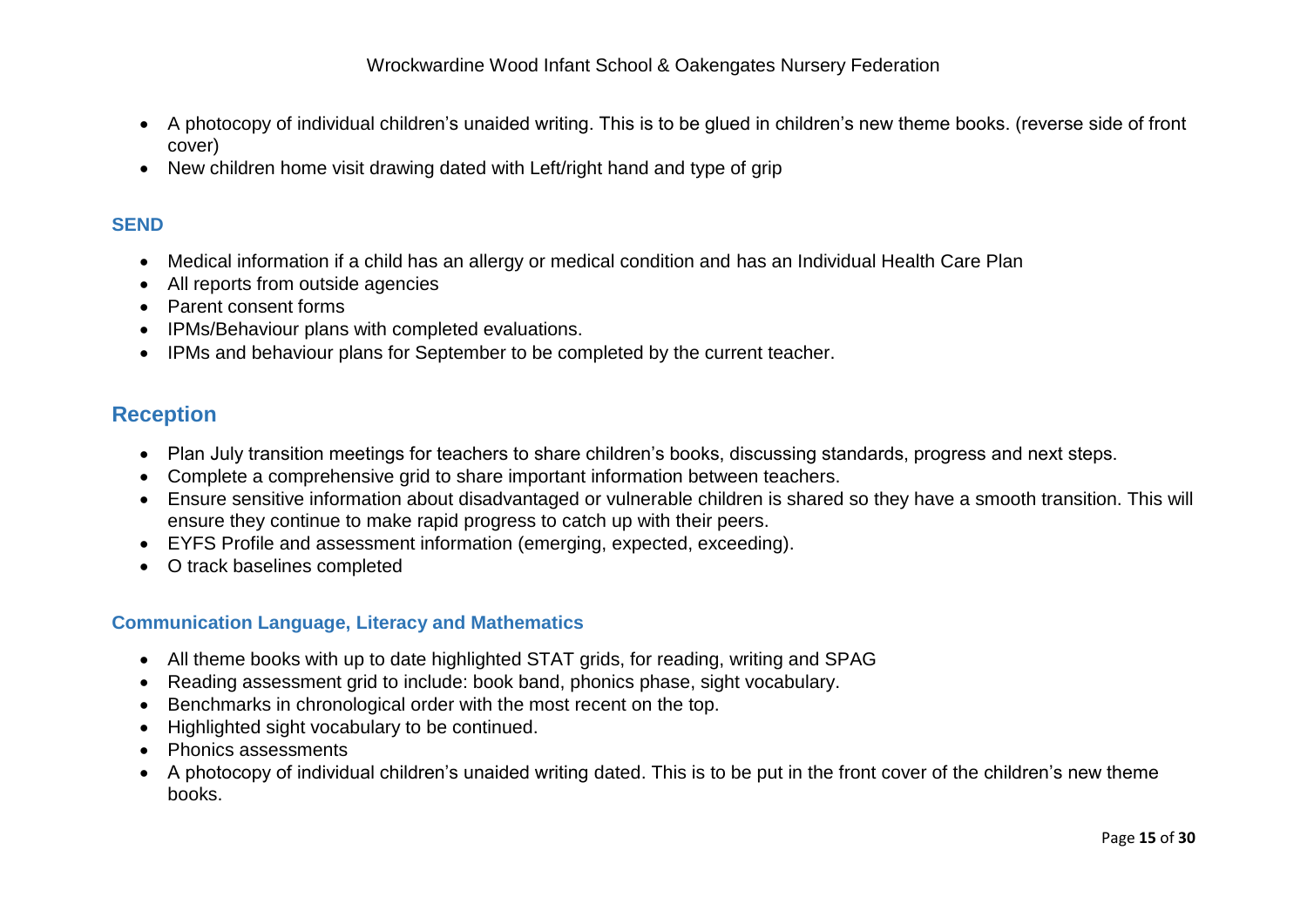- Target sheets
- Community children home visit self portrait dated.

## **Mathematics**

- All maths books which will be continued in Y1
- Up to date highlighted STAT tracking grids.

# **SEND**

- Medical information if a child has an allergy or medical condition and has an Individual Health Care Plan
- All reports from outside agencies
- Parent consent forms
- /IPMs/Behaviour plans with completed evaluations.
- IPMs and behaviour plans for September to be completed by the current teacher.

#### **Personal Development and Behaviour**

 Please ensure all teaching strategies and resources to support children's personal development are shared e.g. visual timetables, timers, slopping boards, pencil grips,

#### **Assessment**

- A copy of a child's annual report is available on the workgroup please read the personal comment so you know the children's strengths.
- O track data grids to be prepared and printed for the next teacher showing children emerging, expected , exceeding
- O track baselines completed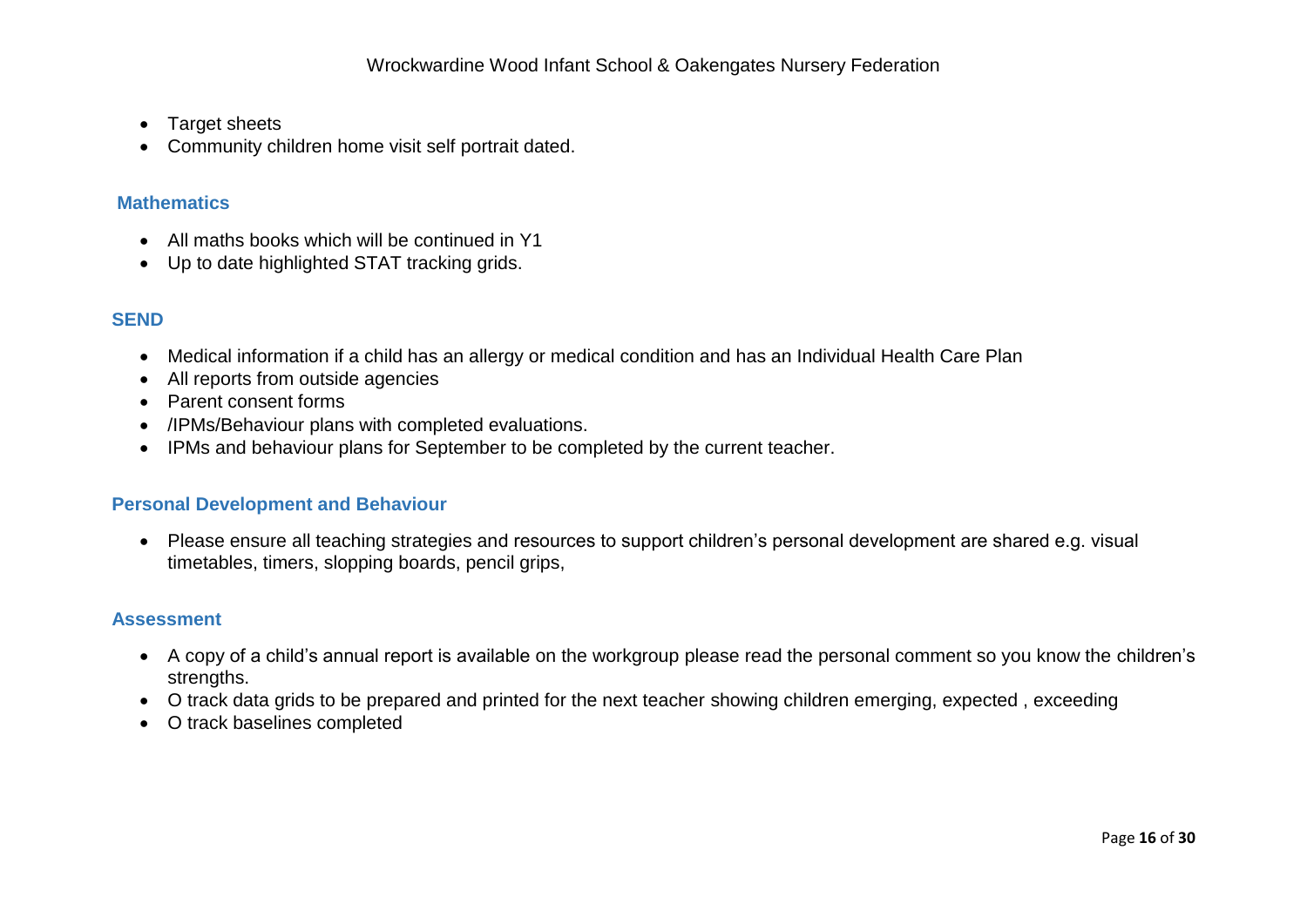# Appendix 2

## **Years 1 and 2**

#### **To ensure children's progress is rapid in September we will:**

- Plan July transition meetings for teachers to share children's books, discussing standards, progress and next steps.
- Complete a comprehensive grid to share important information between teachers.
- Ensure sensitive information about disadvantaged or vulnerable children is shared so they have a smooth transition. This will ensure they continue to make rapid progress to catch up with their peers.

# **Please can you pass the following information to the next teacher(s). Please pass all information together in one box rather than a little at a time.**

#### **Mathematics**

- All maths books including rising stars assessments. TO BE CONTINUED in YEAR 1 and YEAR 2
- Up to date STAT tracking grids.

## **English**

- All books with up to date STAT trackers for READING, WRITING and SPAG
- Reading assessment grid to include: book band, phonics phase, sight vocabulary.
- Benchmarks in chronological order with the most recent on the top.
- Highlighted sight vocabulary. These are to be continued next term.
- PHONICS assessments
- A photocopy of individual children's independent writing. This is to be placed in children's new English books. (reverse side of front cover)

## **SEND**

All reports from outside agencies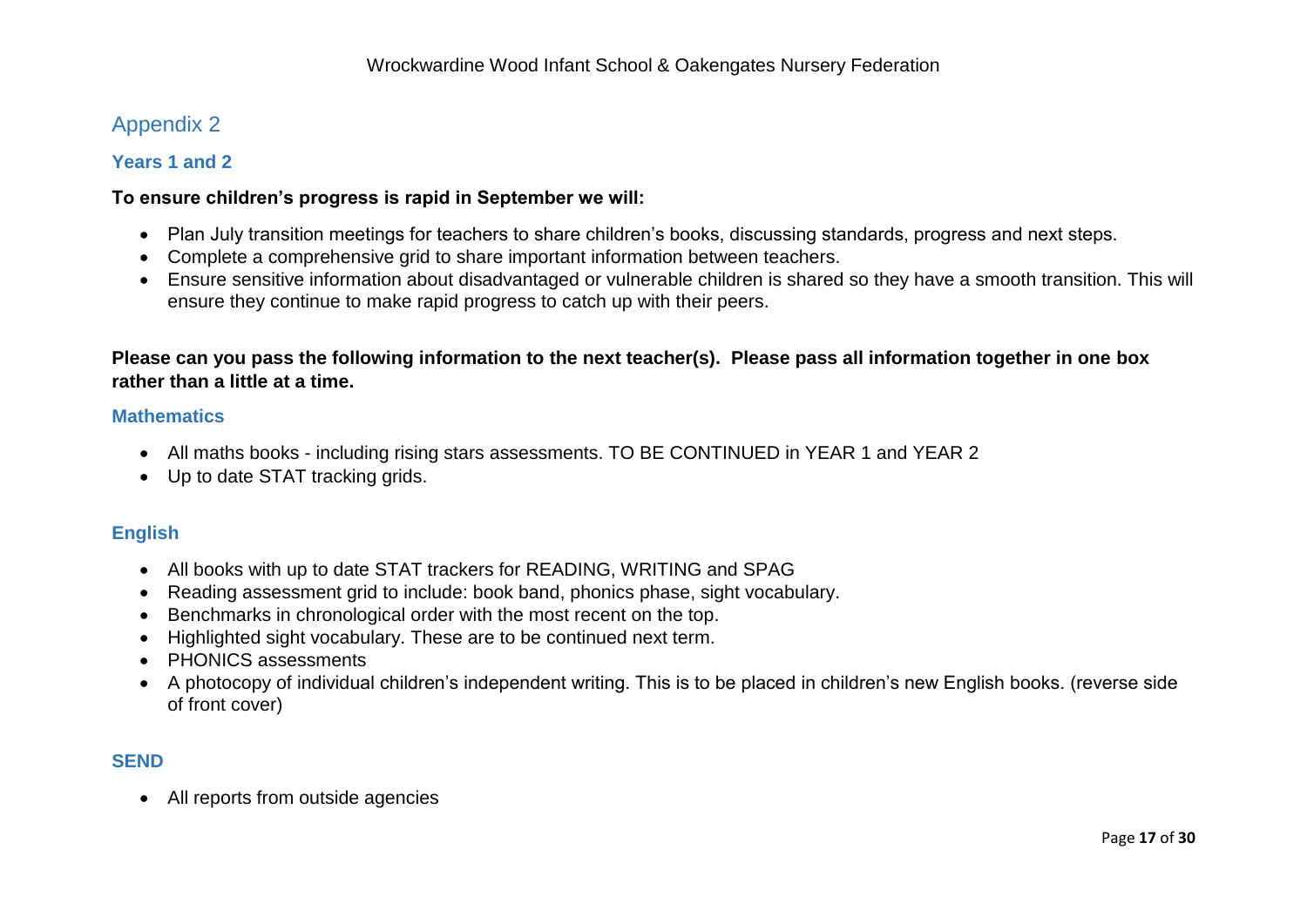- Parent consent forms
- /IPM's/Behaviour plans with completed evaluations.
- IPMs and behaviour plans for September to be completed by the current teacher.
- Individual Health Care Plans to share medical conditions and allergies etc.

#### **Assessments**

- Science assessment grids updated in all books.
- Foundation subject assessments completed and saved in the relevant folder
- A copy of a child's annual report is available on the workgroup please read the personal comment so you know the children's strengths.
- O track data grids to be prepared and printed for the next teacher so they are clear about baselines and expectations for progress and attainment

#### **Personal Development and Behaviour**

 Please ensure all teaching strategies and resources to support children's personal development are shared e.g. visual timetables, timers, behaviour plans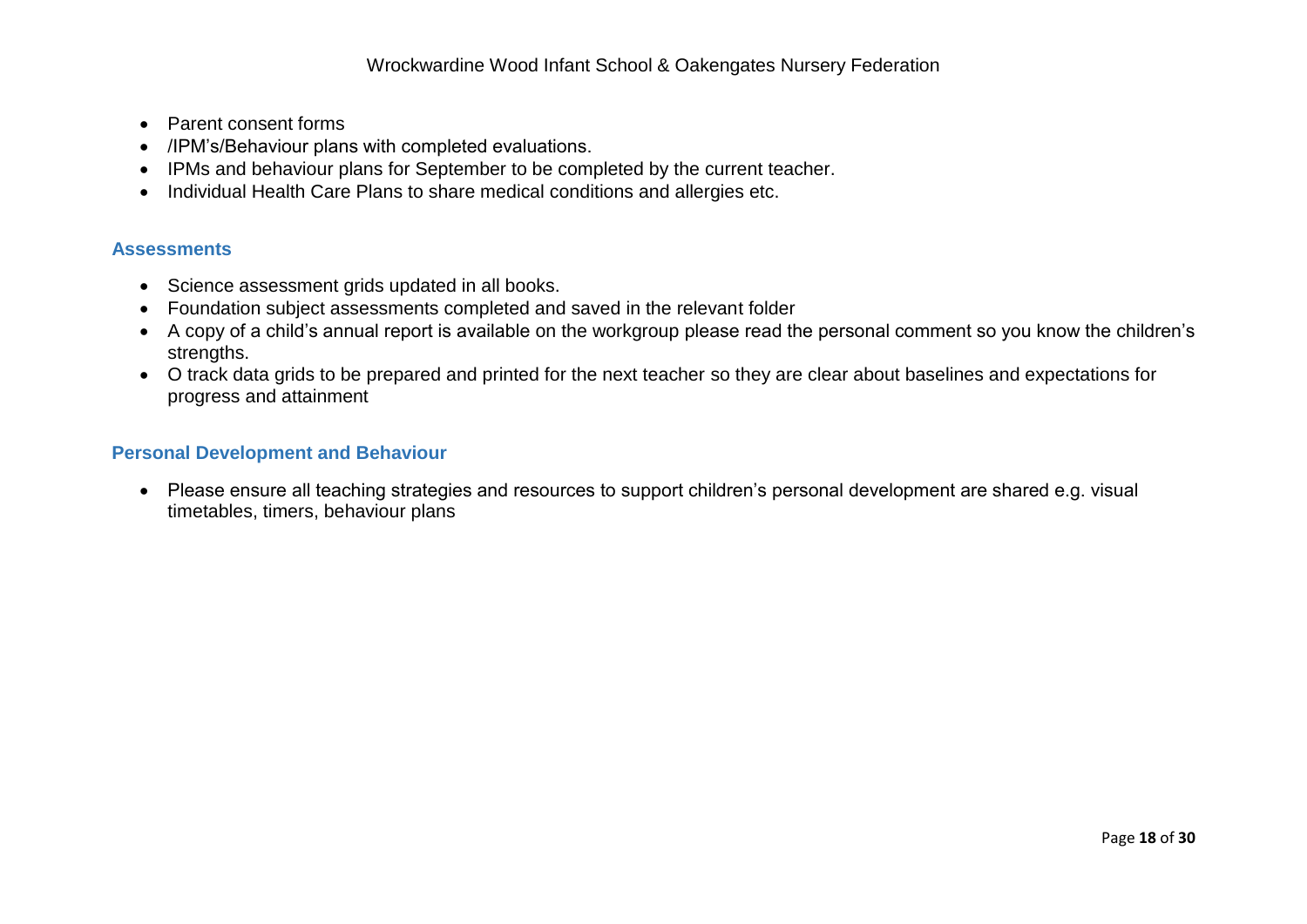Appendix 3 **Wrockwardine Wood Infant School & Nursery**

**This booklet is to aid a smooth transition as children join our school.**

| Today we welcome:                                       | The date is: |
|---------------------------------------------------------|--------------|
|                                                         |              |
|                                                         |              |
| Who is transferring from:                               |              |
| (Name, address and telephone number of previous school) |              |
|                                                         |              |
|                                                         |              |
|                                                         |              |
|                                                         |              |

| They are joining class: | They are in Year Group:    |
|-------------------------|----------------------------|
| The teacher is :        | The Teaching assistant is: |
|                         |                            |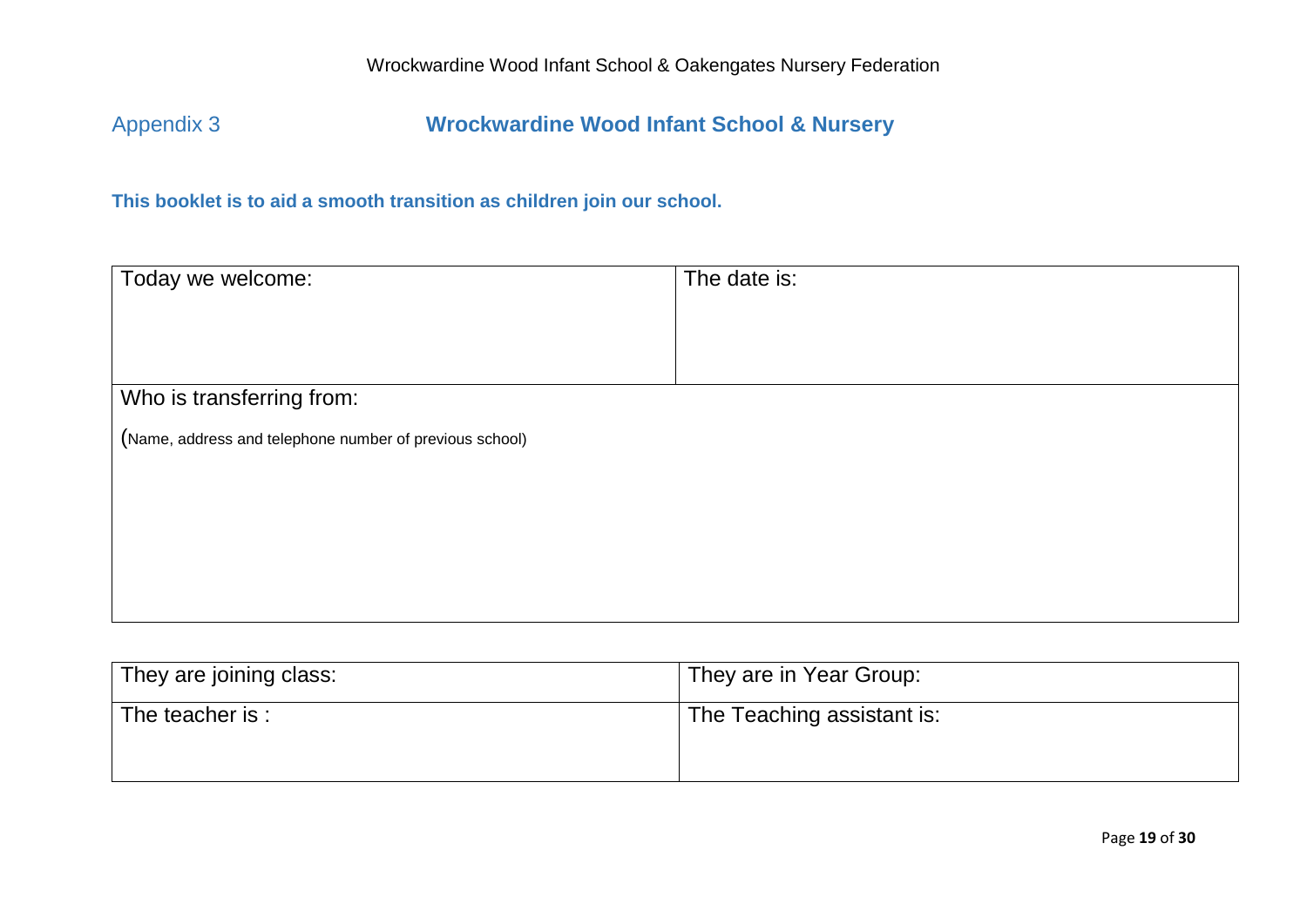

# **Previous School/Setting: A Checklist of Information**

| Information                                                                   | Who did<br>this? | Name of<br>contact. | <b>Action/Notes</b>                                                                      |
|-------------------------------------------------------------------------------|------------------|---------------------|------------------------------------------------------------------------------------------|
|                                                                               |                  |                     |                                                                                          |
| Previous school/setting has been<br>contacted for records, sample of work etc |                  |                     |                                                                                          |
|                                                                               |                  |                     |                                                                                          |
| NC levels/EYFS ages and stages have<br>been requested from previous           |                  |                     | Has this data been moderated? And judgements included in our school<br>tracking systems? |
| school/setting.                                                               |                  |                     |                                                                                          |
|                                                                               |                  |                     |                                                                                          |
| Phonics screening score.                                                      |                  |                     |                                                                                          |
| Is the child registered as SEN?                                               |                  |                     |                                                                                          |
| If so, which stage of SEN register?                                           |                  |                     |                                                                                          |
| SEN records have been requested.                                              |                  |                     |                                                                                          |
| Are any outside agencies supporting?                                          |                  |                     |                                                                                          |
|                                                                               |                  |                     |                                                                                          |
|                                                                               |                  |                     |                                                                                          |
|                                                                               |                  |                     |                                                                                          |
| Is a TAC/CAF in place?                                                        |                  |                     |                                                                                          |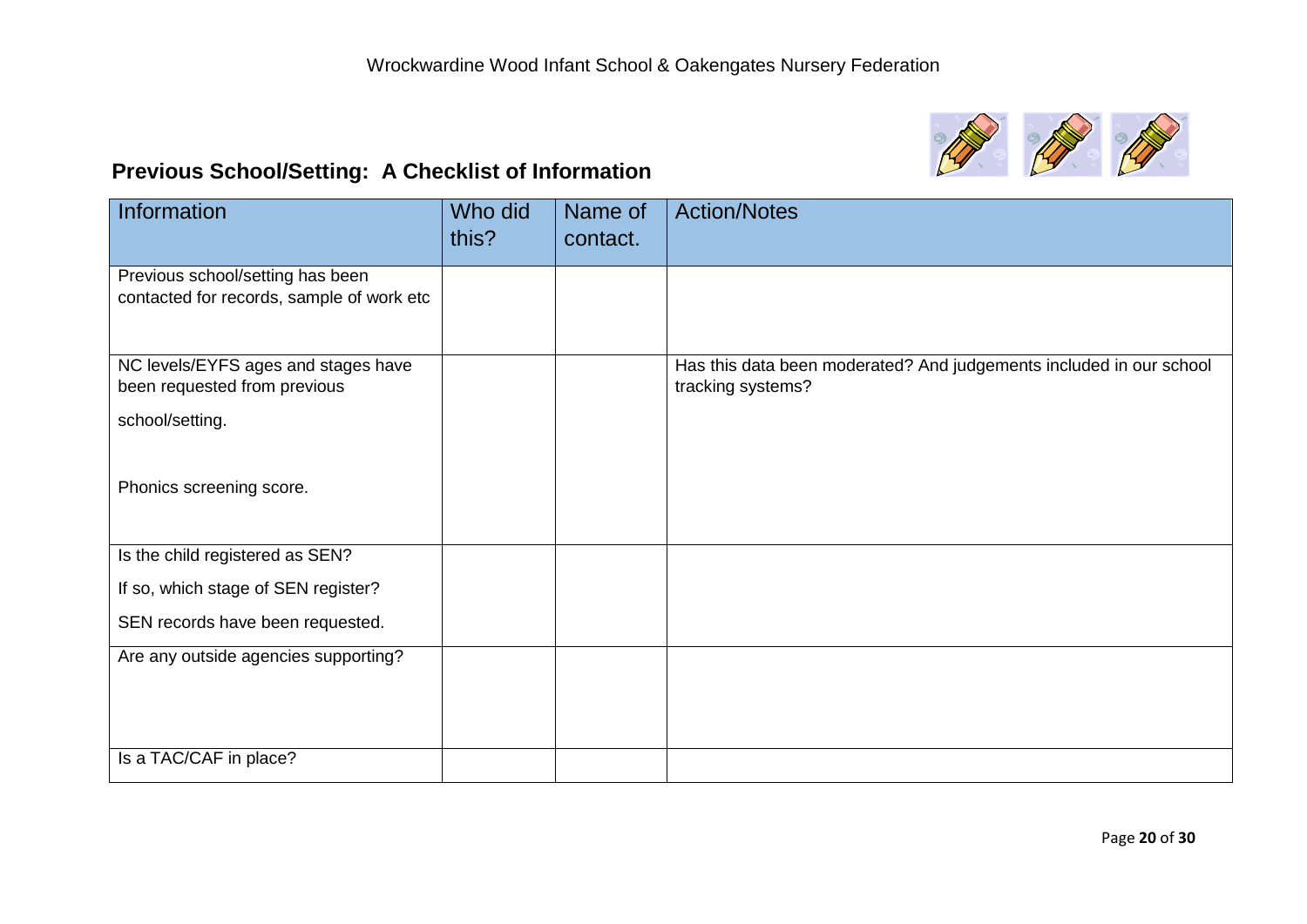| Are there any specific medical needs?                                |  |  |  |
|----------------------------------------------------------------------|--|--|--|
|                                                                      |  |  |  |
| Any further comments/notes from the child's previous school/setting: |  |  |  |
|                                                                      |  |  |  |
|                                                                      |  |  |  |
|                                                                      |  |  |  |
|                                                                      |  |  |  |
|                                                                      |  |  |  |
|                                                                      |  |  |  |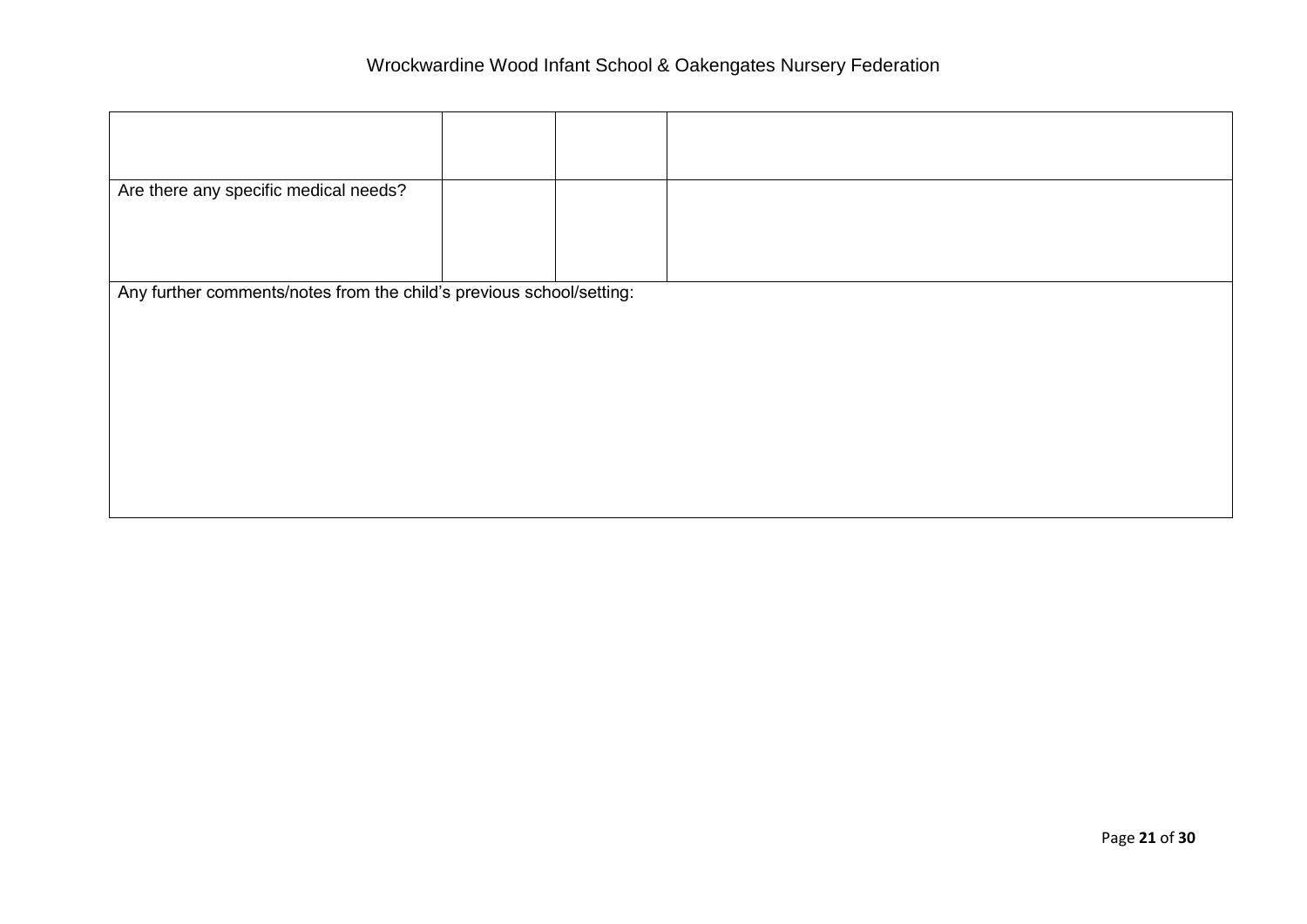# **Parents/Carers have received the following information:**



| <b>Key Information Pack:</b>                     | Who gave this information? | Date: |
|--------------------------------------------------|----------------------------|-------|
| A school prospectus.                             |                            |       |
| Holiday Information: Our policy and dates        |                            |       |
| <b>Early Years and Foundation Stage</b>          |                            |       |
| 'Caring for our Children' Booklet                |                            |       |
| <b>Behaviour Leaflet</b>                         |                            |       |
| Reading 'How can I help my child at home'        |                            |       |
| Privacy notice – data protection                 |                            |       |
| Our protocol about the taking of photographs and |                            |       |
| videos                                           |                            |       |
| <b>Our Uniform Policy</b>                        |                            |       |
| Previous years SAT results                       |                            |       |
| An 'All about me' leaflet                        |                            |       |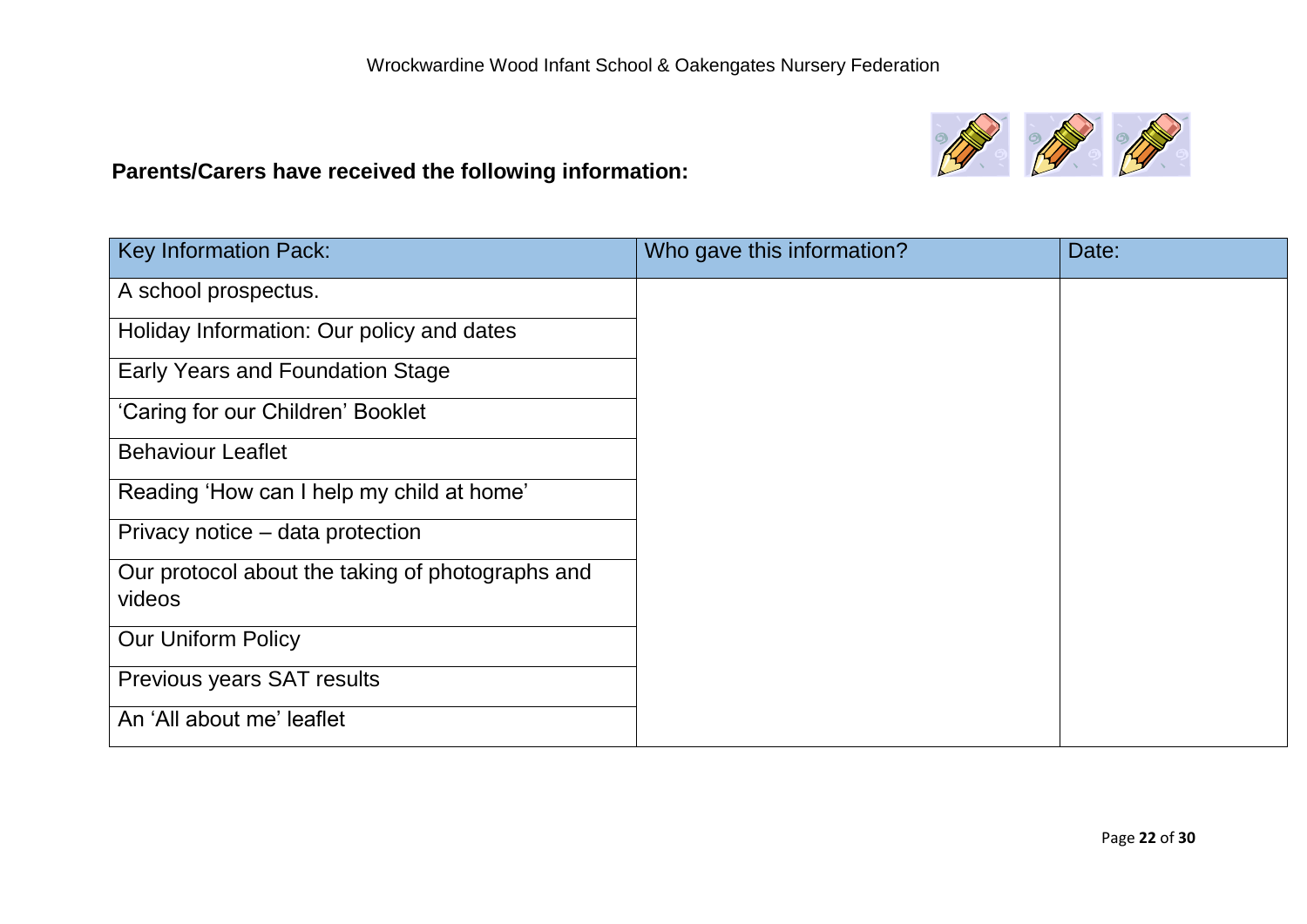# **Parents/Carers have received and completed the following:**

| <b>Admissions Information Folder:</b> | Who gave this information? | Date: |
|---------------------------------------|----------------------------|-------|
| Personal Information details          |                            |       |
| <b>Ethnicity collection sheet</b>     |                            |       |
| Mode of travel                        |                            |       |
| Consent to medical procedures         |                            |       |
| Home/School agreement                 |                            |       |
| Parental privilege form               |                            |       |
| Responsible internet use form         |                            |       |
| Uniform order form                    |                            |       |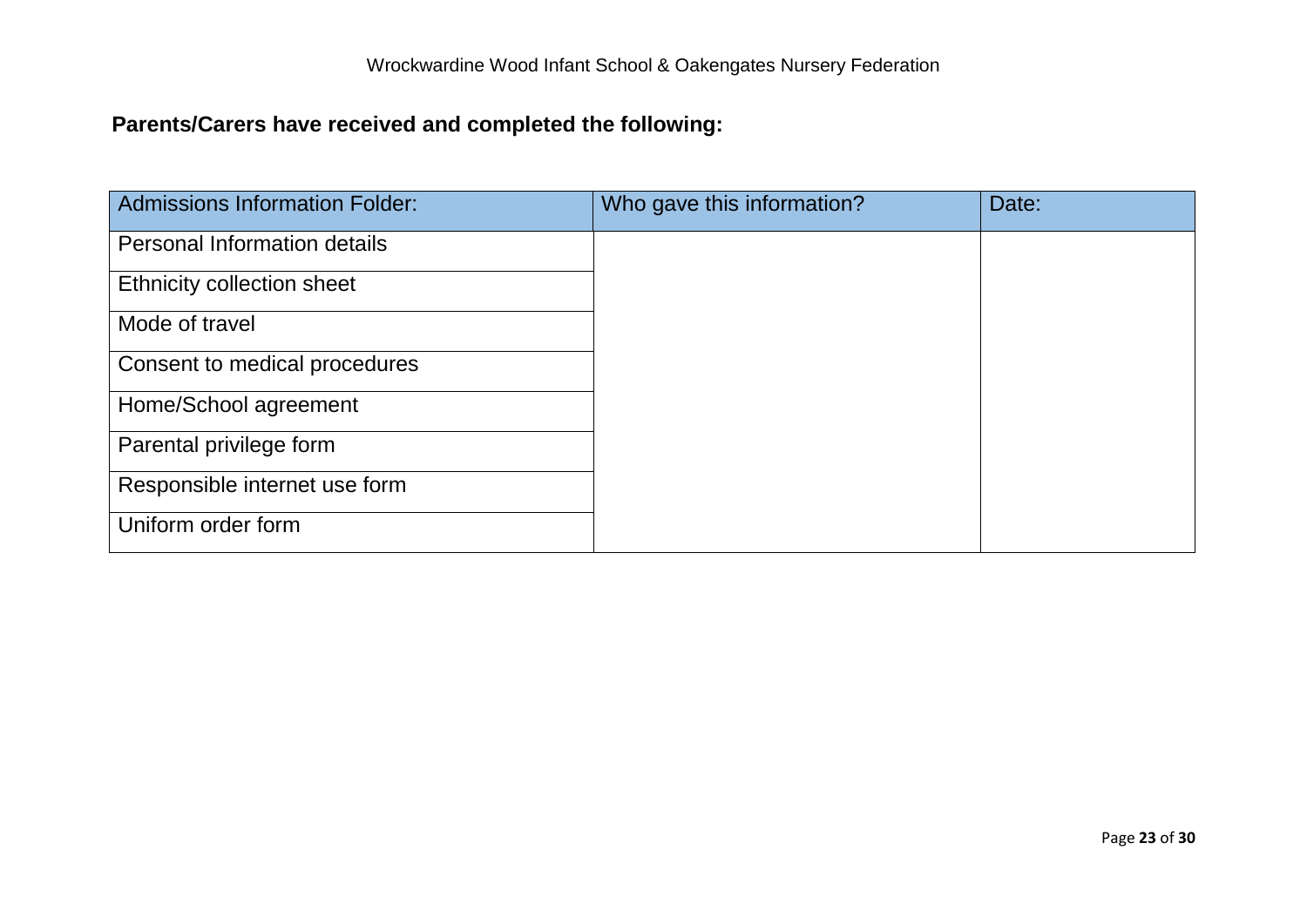

# **A Checklist of Information to be shared with parents/carers:**

| Information                                                                                                | Who did<br>this? | When? | <b>Action/Notes</b> |
|------------------------------------------------------------------------------------------------------------|------------------|-------|---------------------|
| A 10 minute 'meet the teacher' and<br>'learning mentor' meeting has been<br>organised with parents/carers: |                  |       | Date and time:      |
| The home work policy has been shared<br>with parents/carers.                                               |                  |       |                     |
| Arrangements for PE has been shared<br>with parents/carers.                                                |                  |       |                     |
| Arrangements for book bags                                                                                 |                  |       |                     |
| Arrangements for snacks have been<br>shared with parents/carers.                                           |                  |       |                     |
| Arrangements for lunch have been<br>shared with parents/carers.                                            |                  |       |                     |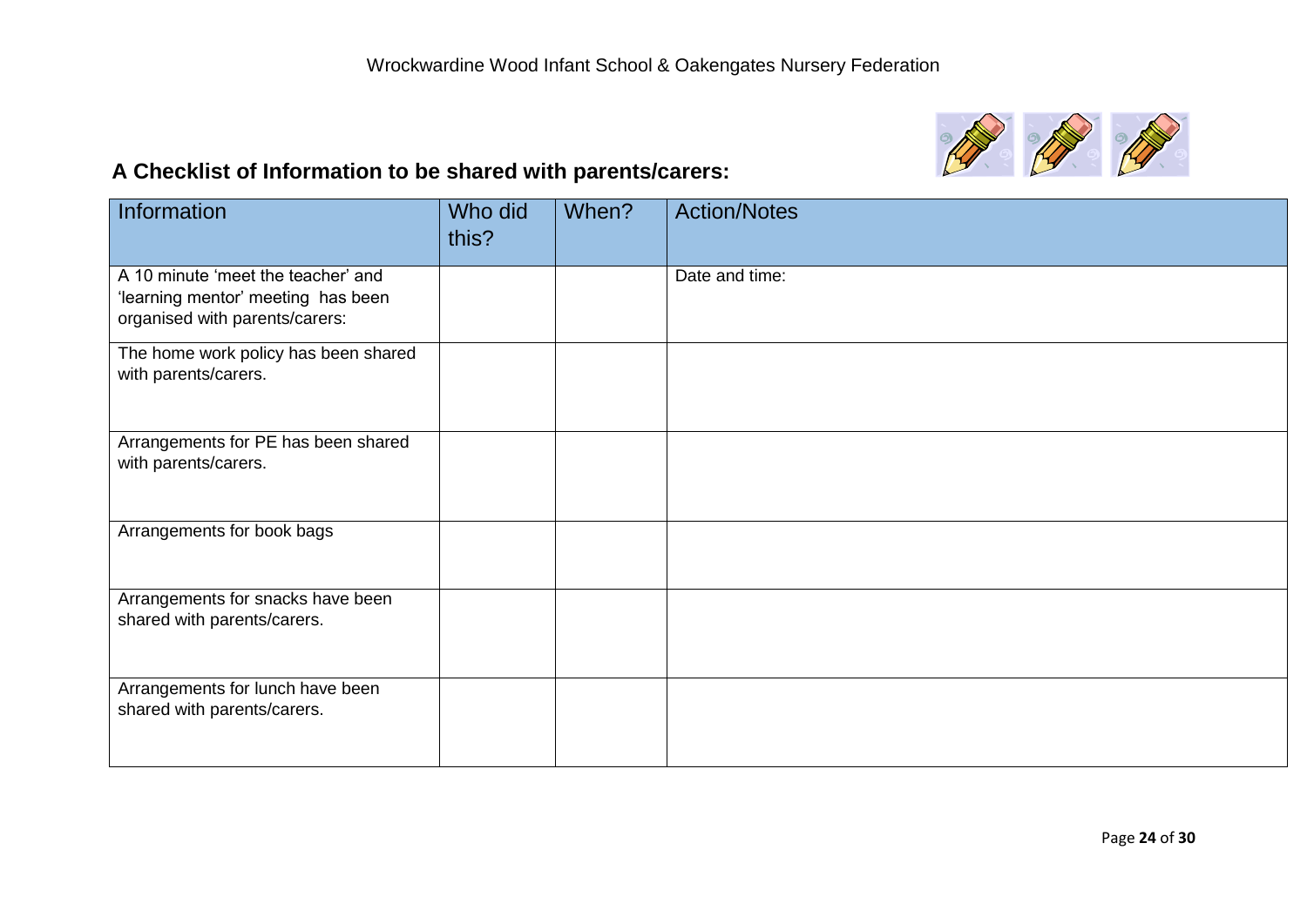| Arrangements for entering school and<br>the morning routine have been shared<br>with parents/carers.          |  |  |
|---------------------------------------------------------------------------------------------------------------|--|--|
| Arrangements for collecting children at<br>the end of the school day have been<br>shared with parents/carers. |  |  |
| Protocol for mobile telephones and social<br>media sites.                                                     |  |  |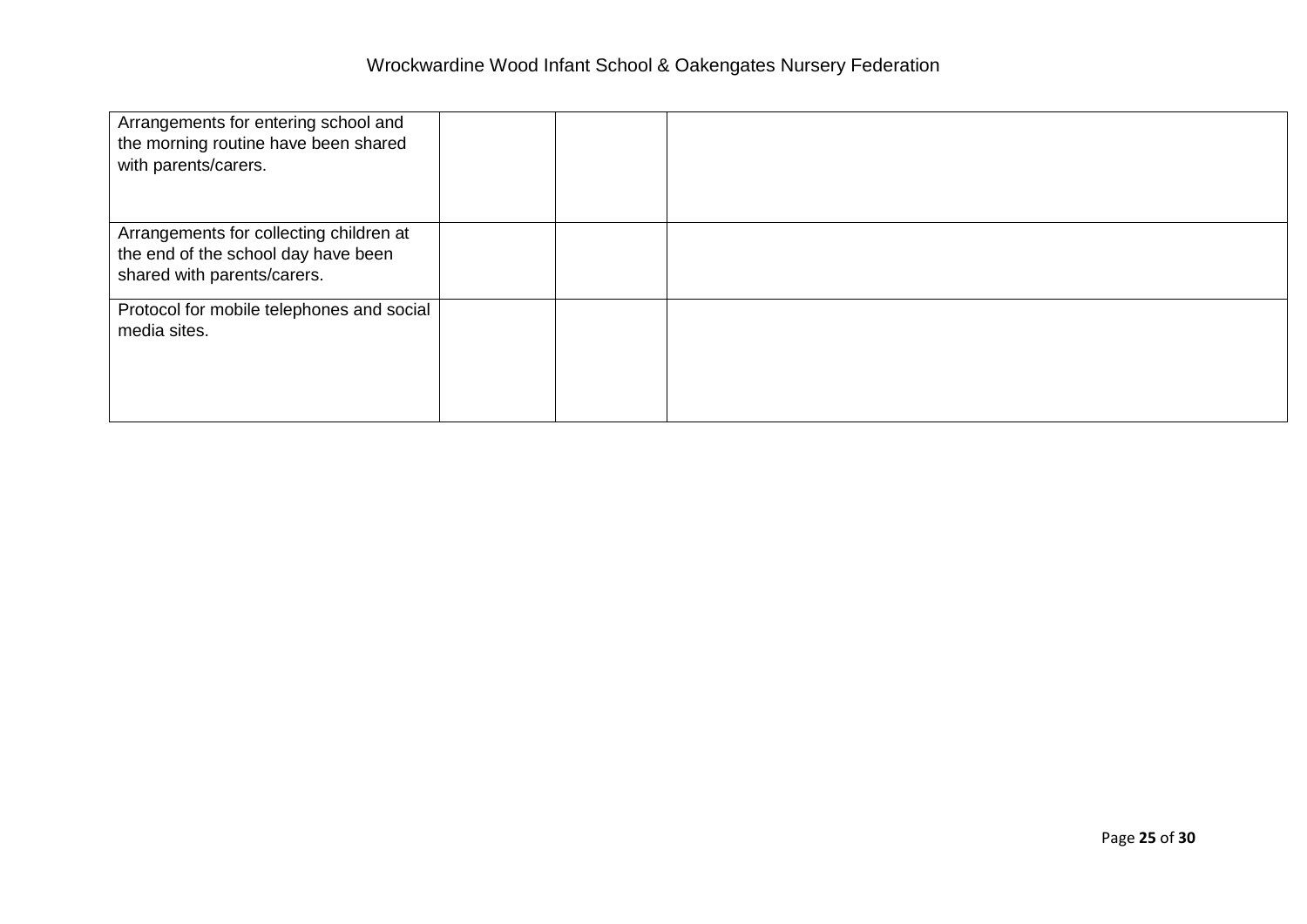



 **In the first week of joining our school the child will have:** 

| Resource                                    | <b>Tick/Initial</b> |
|---------------------------------------------|---------------------|
| A coat peg with label                       |                     |
| Drawer label                                |                     |
| Morning routine:                            |                     |
| Planning card/Spelling/Handwriting booklet. |                     |
| A reading diary and books to share at home. |                     |
|                                             |                     |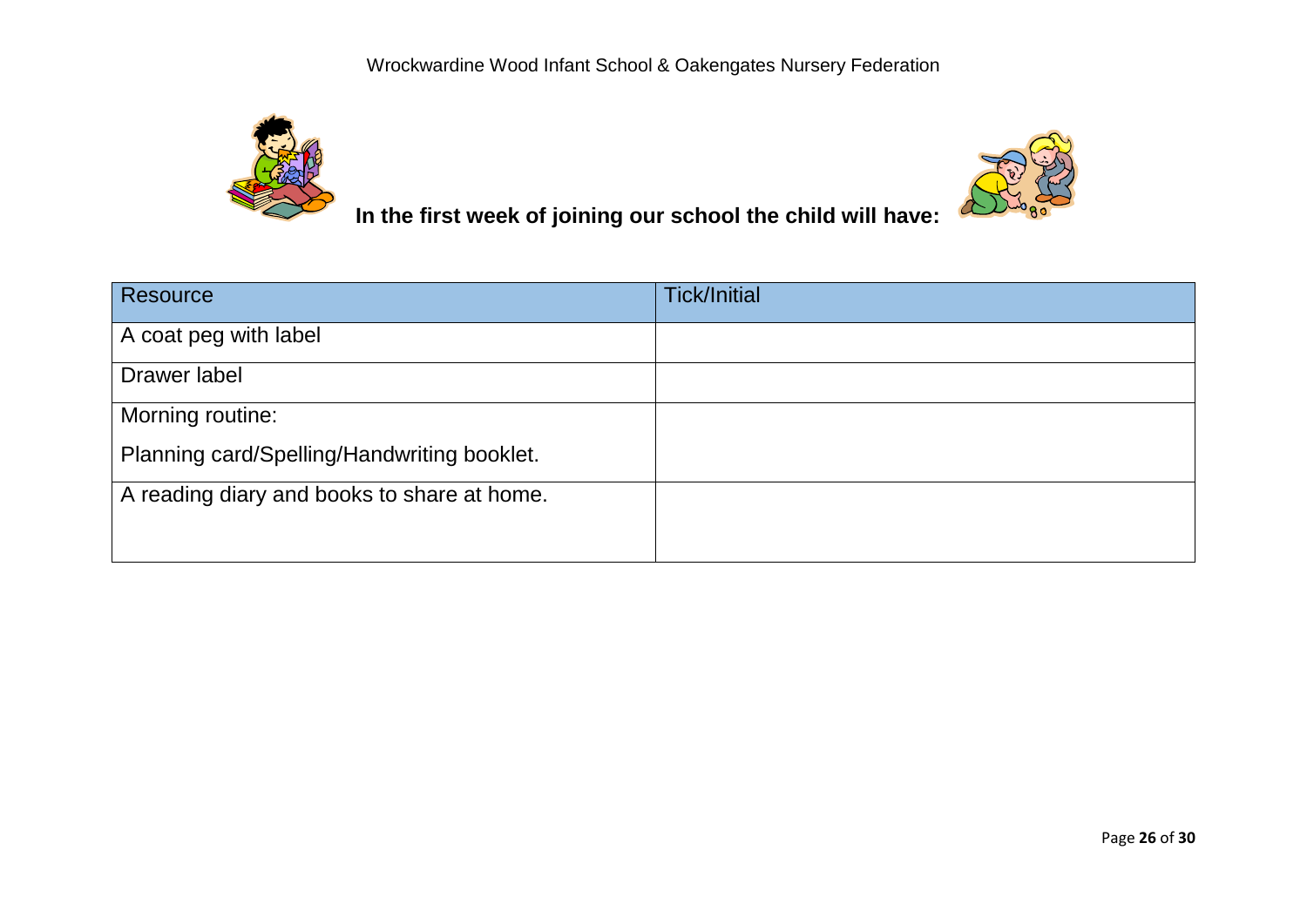

**The following assessments/records are to be completed in the first 2 weeks of the children joining our school using information gathered from the child's previous school, and initial assessments in the classroom:**

| <b>Assessment</b>                                                                                                        | Date completed: | Who? |
|--------------------------------------------------------------------------------------------------------------------------|-----------------|------|
| <b>READING:</b>                                                                                                          |                 |      |
| Sight vocabulary                                                                                                         |                 |      |
| Benchmarks and colour label confirmed.                                                                                   |                 |      |
| <b>WRITING:</b>                                                                                                          |                 |      |
| Unaided writing from current classroom and previous<br>school has been moderated and glued in the child's theme<br>book. |                 |      |
| Writing grids have been set up and Unaided writing has<br>been used to begin highlighting.                               |                 |      |
| <b>PHONICS</b>                                                                                                           |                 |      |
| Phoneme/Grapheme assessment has been completed.                                                                          |                 |      |
| <b>MATHEMATICS</b>                                                                                                       |                 |      |
| <b>Maths Assessment Tracker</b>                                                                                          |                 |      |
| <b>EYFS Tracking Profile</b>                                                                                             |                 |      |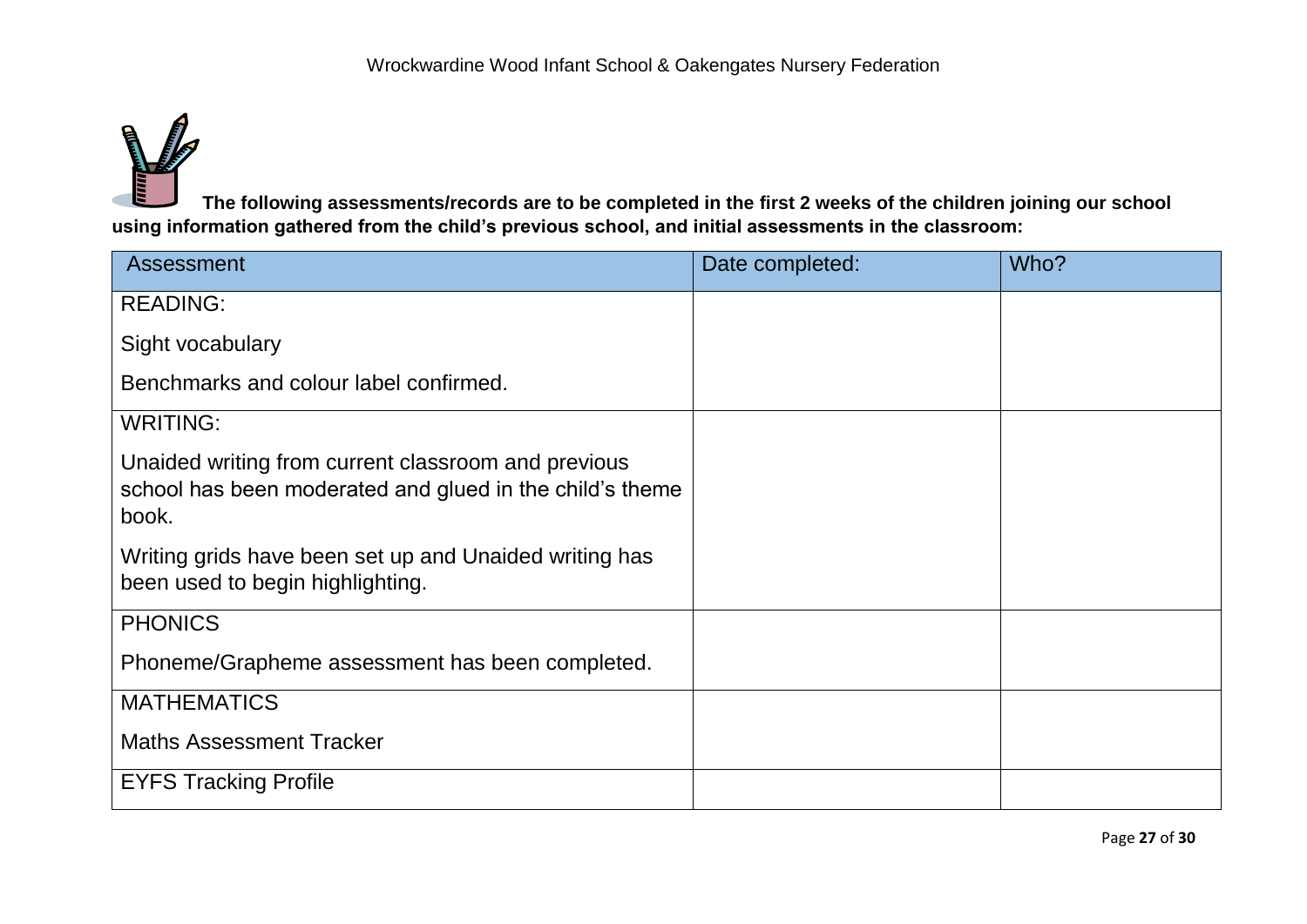| <b>Baseline Assessments and judgements are</b> |  |
|------------------------------------------------|--|
| included in our school tracking systems.       |  |

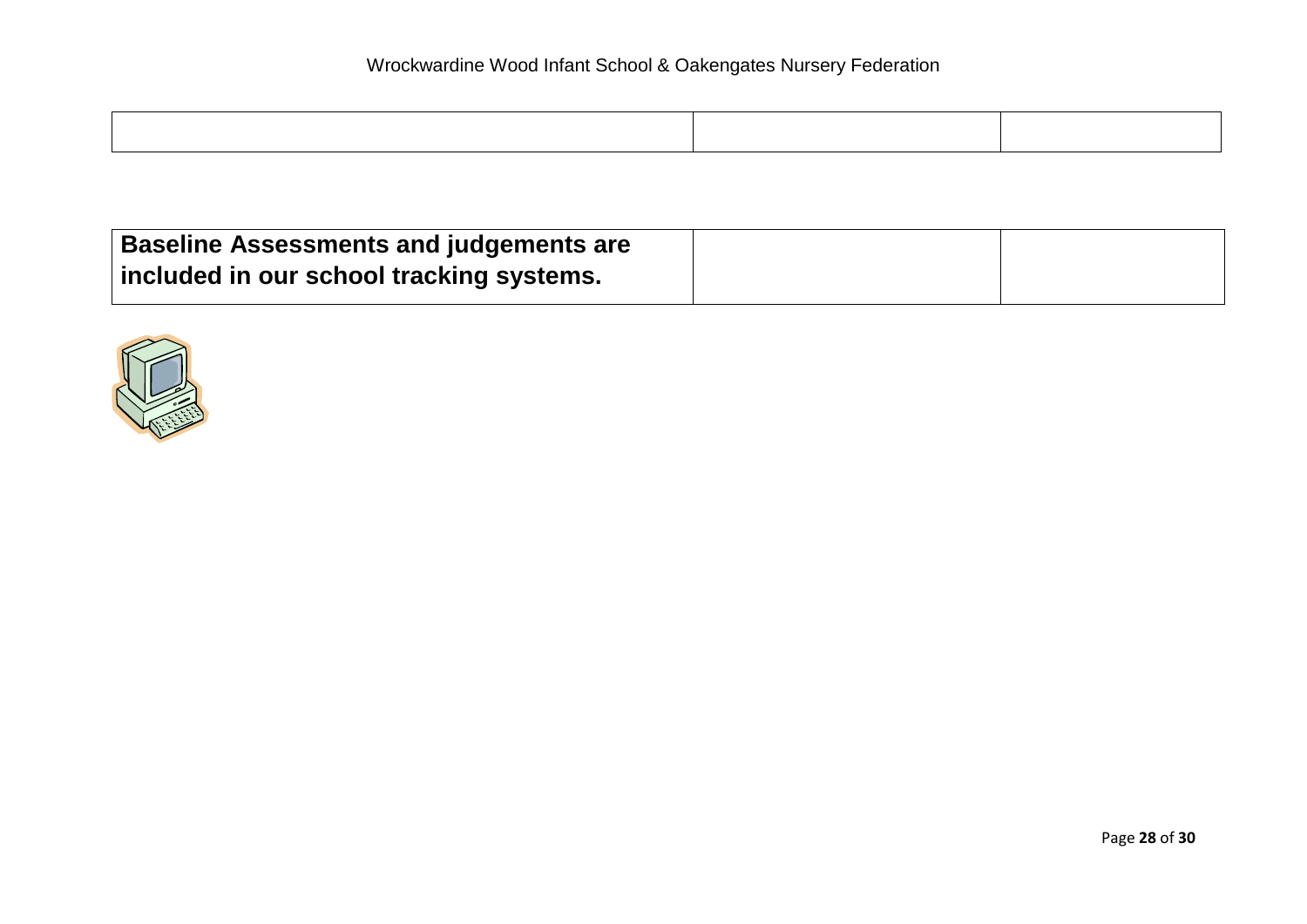| <b>DEVELOPMENTAL MILESTONES</b><br><b>HOME VISIT</b> | NAME: |   | DOB:<br>DATE:                                             |
|------------------------------------------------------|-------|---|-----------------------------------------------------------|
| <b>MOVEMENT</b>                                      | Y     | N | <b>COMMENT</b>                                            |
| Hops and stands on one foot up to five seconds       |       |   |                                                           |
| Goes upstairs and downstairs without support         |       |   |                                                           |
| Kicks ball forward                                   |       |   |                                                           |
| Throws ball overhand                                 |       |   |                                                           |
| Catches bounced ball most of the time                |       |   |                                                           |
| Moves forward and backward with agility              |       |   |                                                           |
| <b>HAND &amp; FINGER SKILLS</b>                      |       |   |                                                           |
| Pincer pencil grip, right/left handed                |       |   |                                                           |
| Threads beads                                        |       |   |                                                           |
| Draws a person with two to four body parts           |       |   |                                                           |
| Uses scissors                                        |       |   |                                                           |
| Draws/copies circle and square                       |       |   | Shapes in drawing free hand<br>copies a square when shown |
| Begins to copy some capital letters (Name)           |       |   |                                                           |
| <b>LANGUAGE</b>                                      |       |   |                                                           |
| Speaks clearly enough for strangers to understand    |       |   |                                                           |
| Has mastered some basic rules of grammar             |       |   |                                                           |
| Speaks in sentences of five to six words             |       |   |                                                           |
| <b>Tells stories</b>                                 |       |   |                                                           |